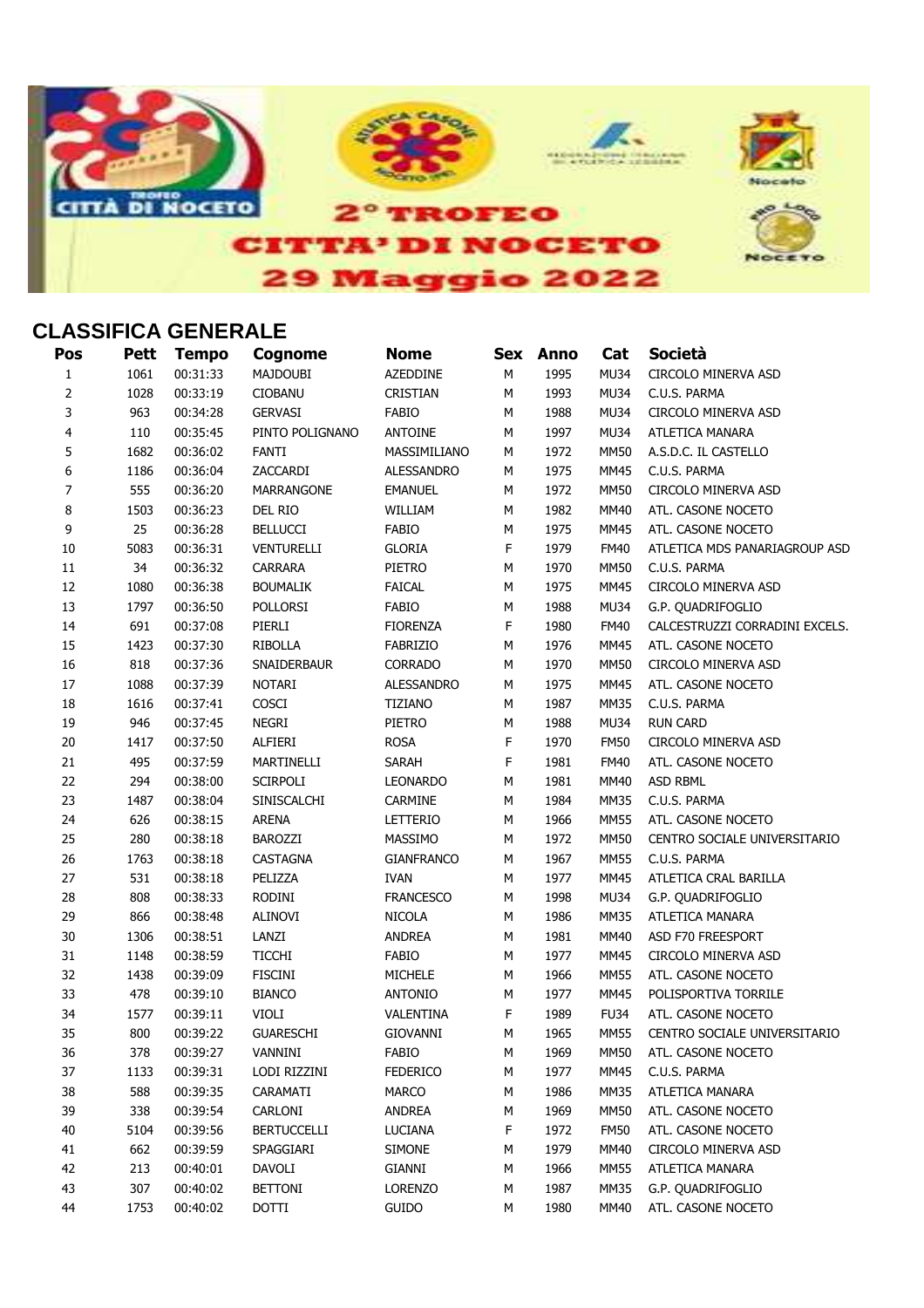| 45  | 1599 | 00:40:08 | ALINOVI              | <b>DAVIDE</b>    | М | 1976 | MM45        | C.U.S. PARMA                    |
|-----|------|----------|----------------------|------------------|---|------|-------------|---------------------------------|
| 46  | 373  | 00:40:09 | <b>GENCHI</b>        | ANDREA           | М | 1973 | MM45        | G.P. OUADRIFOGLIO               |
| 47  | 73   | 00:40:12 | CARLOTTI             | DANIELE          | М | 1973 | <b>MM45</b> | C.U.S. PARMA                    |
| 48  | 702  | 00:40:18 | <b>BUTTINI</b>       | VALERIANO        | М | 1978 | MM40        | A.S.D.C. IL CASTELLO            |
| 49  | 829  | 00:40:19 | <b>TAMBINI</b>       | <b>ALICE</b>     | F | 1993 | <b>FU34</b> | CIRCOLO MINERVA ASD             |
| 50  | 771  | 00:40:25 | PINI                 | <b>SIMONE</b>    | М | 1974 | MM45        | G.S. TOCCALMATTO                |
| 51  | 767  | 00:40:31 | MENONI               | <b>GUIDO</b>     | М | 1978 | MM40        | C.U.S. PARMA                    |
| 52  | 855  | 00:40:44 | <b>ROFFI</b>         | <b>SIMONE</b>    | М | 1972 | <b>MM50</b> | ASD RBML                        |
| 53  | 1398 | 00:40:45 | <b>BERTOLINO</b>     | <b>FRANCESCO</b> | М | 1971 | <b>MM50</b> | UISP COMITATO TERR.LE PARMA APS |
| 54  | 1366 | 00:40:49 | PISTELLI             | <b>ENRICO</b>    | М | 1976 | <b>MM45</b> | CIRCOLO MINERVA ASD             |
| 55  | 1355 | 00:40:52 | <b>CAMPI</b>         | <b>MATTEO</b>    | М | 1976 | <b>MM45</b> | <b>RUN CARD</b>                 |
| 56  | 1637 | 00:40:56 | <b>KOVALEVA</b>      | <b>EVGENIYA</b>  | F | 1982 | <b>FM40</b> | ATL. CASONE NOCETO              |
| 57  | 1611 | 00:40:59 | <b>FAMA'</b>         | <b>FRANCESCO</b> | М | 1973 | MM45        | C.U.S. PARMA                    |
| 58  | 1757 | 00:40:59 | <b>GUARNIERI</b>     | <b>UMBERTO</b>   | М | 1978 | MM40        | C.U.S. PARMA                    |
| 59  | 1251 | 00:41:11 | <b>COSTA</b>         | MAURIZIO         | М | 1972 | MM50        | ASD RBML                        |
| 60  | 1747 | 00:41:16 | MARENGHI             | ALESSANDRO       | М | 1975 | MM45        | G.P. QUADRIFOGLIO               |
| 61  | 5141 | 00:41:24 | <b>RAVELLI</b>       | <b>FRANCESCA</b> | F | 1979 | <b>FM40</b> | ATL. CASONE NOCETO              |
| 62  | 5119 | 00:41:25 | FRANZINI             | <b>LUCA</b>      | М | 1981 | <b>MM40</b> | TRIATHLON CREMONA STRADIVARI S  |
|     |      |          |                      |                  |   |      |             |                                 |
| 63  | 5007 | 00:41:26 | <b>LECCHINI</b>      | NICCOLO'         | М | 1991 | MU34        | <b>RUN CARD</b>                 |
| 64  | 816  | 00:41:28 | BARBIERI             | <b>MAURO</b>     | М | 1967 | <b>MM55</b> | <b>KINO MANA</b>                |
| 65  | 1579 | 00:41:32 | <b>BULZI</b>         | MAURIZIO         | М | 1977 | <b>MM45</b> | G.P. QUADRIFOGLIO               |
| 66  | 5021 | 00:41:34 | <b>BORDIGONI</b>     | <b>SIMONE</b>    | М | 1969 | <b>MM50</b> | G.P. PARCO ALPI APUANE          |
| 67  | 5082 | 00:41:42 | LEUZZI               | ALESSANDRO       | М | 1981 | MM40        | ASD FIDAS GNARRO JET MATTEI     |
| 68  | 646  | 00:41:42 | <b>FALDE</b>         | <b>NICOLA</b>    | М | 1980 | <b>MM40</b> | C.U.S. PARMA                    |
| 69  | 1705 | 00:41:42 | <b>BACCHI TANANI</b> | CRISTIANO        | М | 1979 | MM40        | G.P. QUADRIFOGLIO               |
| 70  | 1419 | 00:41:54 | <b>BALESTRA</b>      | VALERIA          | F | 1981 | <b>FM40</b> | CIRCOLO MINERVA ASD             |
| 71  | 501  | 00:41:57 | FERRARI              | <b>MANUEL</b>    | М | 1983 | <b>MM35</b> | <b>RUN CARD</b>                 |
| 72  | 5058 | 00:42:10 | <b>ROMANELLI</b>     | <b>BIANCA</b>    | F | 1999 | <b>FU34</b> | C.U.S. PARMA                    |
| 73  | 587  | 00:42:16 | CACCIANI             | <b>MICHELE</b>   | М | 1968 | MM50        | C.U.S. PARMA                    |
| 74  | 726  | 00:42:17 | <b>PORCU</b>         | MASSIMO          | М | 1963 | <b>MM55</b> | ATL. CASONE NOCETO              |
| 75  | 229  | 00:42:22 | OPPICI               | <b>LUCA</b>      | М | 1982 | MM40        | A.S.D.C. IL CASTELLO            |
| 76  | 5048 | 00:42:26 | <b>VACCARO</b>       | <b>EMANUELE</b>  | М | 1976 | MM45        | ATL. CASONE NOCETO              |
| 77  | 1120 | 00:42:30 | CRISTALDI            | <b>SILVANA</b>   | F | 1983 | <b>FM35</b> | ATL. CASONE NOCETO              |
| 78  | 74   | 00:42:30 | CAVAZZINI            | MATTIA           | М | 1982 | MM40        | G.P. QUADRIFOGLIO               |
| 79  | 1532 | 00:42:33 | LESIGNOLI            | <b>FRANCESCA</b> | F | 1976 | <b>FM45</b> | C.U.S. PARMA                    |
| 80  | 81   | 00:42:38 | <b>MARCHIO</b>       | MASSIMO          | М | 1989 | <b>MU34</b> | <b>BALLOTTA CAMP</b>            |
| 81  | 709  | 00:42:39 | <b>ASCHIERI</b>      | <b>ALBERTO</b>   | М | 1974 | <b>MM45</b> | ATLETICA MANARA                 |
| 82  | 815  | 00:42:40 | BARBARINI            | <b>MARCO</b>     | М | 1969 | MM50        | CIRCOLO MINERVA ASD             |
| 83  | 1107 | 00:42:47 | MASSINI              | <b>BARBARA</b>   | F | 1988 | <b>FU34</b> | G.P. QUADRIFOGLIO               |
| 84  | 1445 | 00:43:00 | RAVANETTI            | <b>LUIGI</b>     | М | 1971 | <b>MM50</b> | <b>RUN CARD</b>                 |
| 85  | 530  | 00:43:02 | <b>FIUME</b>         | <b>LUCA</b>      | М | 1977 | MM45        | G.P. QUADRIFOGLIO               |
| 86  | 784  | 00:43:05 | RAMIREZ              | MAURICIO         | М | 1964 | <b>MM55</b> | ATL. CASONE NOCETO              |
| 87  | 1767 | 00:43:07 | CAFARO               | <b>GIACOMO</b>   | М | 1976 | <b>MM45</b> | C.U.S. PARMA                    |
| 88  | 706  | 00:43:10 | RASTELLI             | <b>MASSIMO</b>   | М | 1979 | MM40        | ATL. CASONE NOCETO              |
| 89  | 306  | 00:43:12 | GIACOMAZZI           | <b>FEDERICO</b>  |   | 1981 | MM40        | PARMARATHON ASD                 |
|     |      |          |                      |                  | М |      |             |                                 |
| 90  | 474  | 00:43:17 | <b>COFFRINI</b>      | MARCO            | М | 1970 | MM50        | CIRCOLO MINERVA ASD             |
| 91  | 51   | 00:43:22 | OSSIPRANDI           | <b>STEFANO</b>   | М | 1969 | <b>MM50</b> | CITTADELLA 1592 PARMA           |
| 92  | 5035 | 00:43:26 | <b>CARRA</b>         | ANDREA           | М | 1989 | MU34        | A.S.D.C. IL CASTELLO            |
| 93  | 1489 | 00:43:27 | <b>BACCHI</b>        | <b>GIACOMO</b>   | М | 1967 | <b>MM55</b> | ATL. CASONE NOCETO              |
| 94  | 1081 | 00:43:29 | ROSSI                | MASSIMO          | М | 1990 | MU34        | G.P. QUADRIFOGLIO               |
| 95  | 714  | 00:43:29 | <b>CANDITA</b>       | GIOVANNI         | М | 1989 | MU34        | G.P. QUADRIFOGLIO               |
| 96  | 1733 | 00:43:32 | <b>DAIDONE</b>       | <b>VINCENZO</b>  | М | 1974 | MM45        | PARMARATHON ASD                 |
| 97  | 1750 | 00:43:33 | NUNZIATA             | ROSARIO          | М | 1972 | MM50        | C.U.S. PARMA                    |
| 98  | 1794 | 00:43:34 | MANGIAVACCA          | <b>MICHELE</b>   | М | 1966 | <b>MM55</b> | ATL. CASONE NOCETO              |
| 99  | 1302 | 00:43:36 | <b>FRATI</b>         | DAVIDE           | М | 1981 | MM40        | A.S.D.C. IL CASTELLO            |
| 100 | 135  | 00:43:39 | REGGIANI             | MICHELE          | М | 1952 | <b>MM70</b> | ATL. CASONE NOCETO              |
| 101 | 1218 | 00:43:42 | SLANZI               | <b>MIRCO</b>     | М | 1975 | MM45        | ATL. CASONE NOCETO              |
| 102 | 297  | 00:43:44 | TALIGNANI            | PAOLO            | М | 1977 | MM45        | C.U.S. PARMA                    |
|     |      |          |                      |                  |   |      |             |                                 |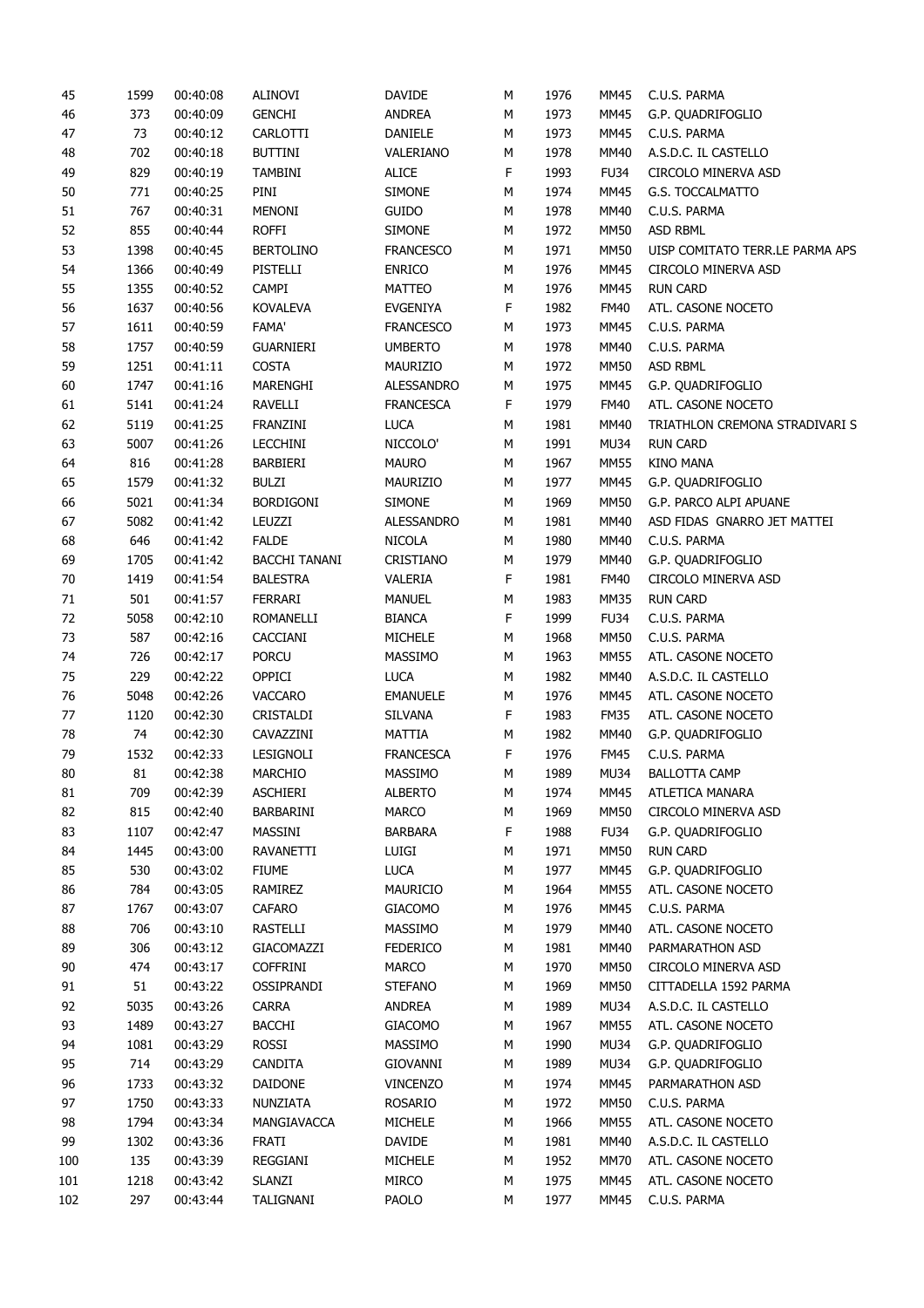| 103 | 608  | 00:43:46 | REBECCHI           | LAURA             | F           | 1968 | <b>FM50</b> | ATL. CASONE NOCETO              |
|-----|------|----------|--------------------|-------------------|-------------|------|-------------|---------------------------------|
| 104 | 490  | 00:43:47 | NAUMMI             | MASSIMILIANO      | М           | 1971 | MM50        | A.S.D.C. IL CASTELLO            |
| 105 | 5005 | 00:43:48 | MARTEMUCCI         | <b>NATALINO</b>   | М           | 1966 | <b>MM55</b> | <b>RUN CARD</b>                 |
| 106 | 5138 | 00:43:49 | <b>BROUCILOVA</b>  | <b>PETRA</b>      | F           | 1978 | <b>FM40</b> | <b>RUN CARD</b>                 |
| 107 | 284  | 00:43:57 | VALENTI            | PAOLO             | М           | 1966 | <b>MM55</b> | ATL. CASONE NOCETO              |
| 108 | 1536 | 00:44:01 | <b>CODILUPI</b>    | <b>RICCARDO</b>   | М           | 1989 | <b>MU34</b> | G.S. TOCCALMATTO                |
| 109 | 379  | 00:44:05 | EL MADIOUNI        | ABDELLAH          | М           | 1960 | MM60        | ATL. CASONE NOCETO              |
| 110 | 453  | 00:44:05 | <b>BORELLA</b>     | MATTEO            | М           | 1990 | <b>MU34</b> | G.P. QUADRIFOGLIO               |
| 111 | 850  | 00:44:07 | <b>SILVA</b>       | <b>GIULIANO</b>   | М           | 1962 | <b>MM60</b> | <b>CIRCOLO MINERVA ASD</b>      |
| 112 | 1001 | 00:44:09 | <b>BERTANI</b>     | <b>MANUEL</b>     | М           | 1987 | MM35        | PARMARATHON ASD                 |
| 113 | 271  | 00:44:10 | VALENTINI          | MATILDE           | F           | 1994 | <b>FU34</b> | PARMARATHON ASD                 |
| 114 | 1783 | 00:44:11 | CORALLO            | <b>LUIGI</b>      | М           | 1981 | MM40        | <b>ASD RBML</b>                 |
| 115 | 519  | 00:44:19 | <b>BARUFFA</b>     | <b>VITTORIO</b>   | М           | 1962 | MM60        | G.S. TOCCALMATTO                |
| 116 | 5087 | 00:44:32 | <b>COVERI</b>      | <b>GIACOMO</b>    | М           | 1985 | MM35        | Circolo Minerva Asd             |
| 117 | 5125 | 00:44:33 | MARIONCINI         | <b>DIEGO</b>      | М           | 1980 | <b>MM40</b> | <b>RUN CARD</b>                 |
|     |      |          |                    |                   |             |      |             |                                 |
| 118 | 5051 | 00:44:33 | CAIAFA             | <b>ROSA</b>       | F           | 1976 | <b>FM45</b> | ATLETICA CRAL BARILLA           |
| 119 | 227  | 00:44:35 | <b>CHIERICI</b>    | PAOLO             | М           | 1960 | MM60        | UISP COMITATO TERR.LE PARMA APS |
| 120 | 5126 | 00:44:37 | <b>BONINI</b>      | <b>GIANLUCA</b>   | М           | 1960 | MM60        | <b>RUN CARD</b>                 |
| 121 | 5068 | 00:44:39 | MALVOLTI           | <b>ELENA</b>      | F           | 1979 | <b>FM40</b> | ASD SPORTINSIEME CASTELLARANO   |
| 122 | 696  | 00:44:44 | <b>CAPORETTO</b>   | PAOLA             | F           | 1972 | <b>FM50</b> | ATLETICA MANARA                 |
| 123 | 1056 | 00:44:44 | <b>FERRARONI</b>   | <b>FABIO</b>      | М           | 1976 | <b>MM45</b> | ATLETICA MANARA                 |
| 124 | 621  | 00:44:46 | MARMIROLI          | <b>ETTORE</b>     | М           | 1948 | <b>MM70</b> | TRICOLORE SPORT MARATHON ASD    |
| 125 | 5113 | 00:44:52 | <b>SGARBI</b>      | <b>ALBERTO</b>    | М           | 1966 | <b>MM55</b> | ROBOROWSKY RUNNING TEAM         |
| 126 | 557  | 00:44:54 | PINI               | <b>RODOLFO</b>    | М           | 1977 | <b>MM45</b> | ATL. CASONE NOCETO              |
| 127 | 822  | 00:44:56 | <b>CERESINI</b>    | <b>ROCCO</b>      | М           | 1970 | <b>MM50</b> | G.P. QUADRIFOGLIO               |
| 128 | 1062 | 00:45:01 | <b>GALLONI</b>     | <b>GIAN MARIO</b> | М           | 1967 | <b>MM55</b> | CITTADELLA 1592 PARMA           |
| 129 | 5162 | 00:45:10 | MALVISI            | <b>LEANO</b>      | М           | 1980 | MM40        | <b>RUN CARD</b>                 |
| 130 | 1358 | 00:45:14 | MAZZA              | MAURIZIO          | М           | 1972 | <b>MM50</b> | ASD F70 FREESPORT               |
| 131 | 852  | 00:45:15 | MASELLI            | ALESSANDRO        | М           | 1964 | <b>MM55</b> | PARMARATHON ASD                 |
| 132 | 1067 | 00:45:18 | <b>MANCINO</b>     | PIERLUIGI         | М           | 1982 | <b>MM40</b> | PARMARATHON ASD                 |
| 133 | 1451 | 00:45:20 | DI BLASI           | ANDREA            | М           | 1979 | MM40        | PARMARATHON ASD                 |
| 134 | 116  | 00:45:21 | MAESTRI            | <b>ROBERTA</b>    | F           | 1965 | <b>FM55</b> | CIRCOLO MINERVA ASD             |
| 135 | 5030 | 00:45:22 | <b>BIONDI</b>      | <b>SAMUEL</b>     | М           | 1972 | <b>MM50</b> | ATL. CASONE NOCETO              |
| 136 | 745  | 00:45:23 | PAGANI             | ILENIA            | F           | 1976 | <b>FM45</b> | PARMARATHON ASD                 |
| 137 | 1268 | 00:45:28 | GIOVANELLI         | MAURIZIO          | М           | 1967 | <b>MM55</b> | ATLETICA MANARA                 |
| 138 | 433  | 00:45:33 | FAGANDINI          | <b>MARA</b>       | F           | 1962 | <b>FM60</b> | CIRCOLO MINERVA ASD             |
| 139 | 102  | 00:45:40 | <b>BIONDOLILLO</b> | CRISTINA          | $\mathsf F$ | 1982 | <b>FM40</b> | G.P. QUADRIFOGLIO               |
| 140 | 533  | 00:45:47 | D'ALO'             | ALESSANDRO        | М           | 1989 | MU34        | ASD RBML                        |
| 141 | 893  | 00:45:47 | <b>BERTOLINI</b>   | <b>SIMONE</b>     | М           | 1977 | <b>MM45</b> | CENTRO SOCIALE UNIVERSITARIO    |
| 142 | 995  | 00:45:53 | <b>BORDI</b>       | MARCO             | М           | 1977 | <b>MM45</b> | <b>RUN CARD</b>                 |
| 143 | 1336 | 00:45:56 | <b>BERNARDI</b>    | ERIKA             | F           | 1981 | <b>FM40</b> | PARMARATHON ASD                 |
| 144 | 877  | 00:45:59 | <b>BERTONI</b>     | <b>FRANCESCA</b>  | F           | 1976 | <b>FM45</b> | PARMARATHON ASD                 |
| 145 | 445  | 00:46:00 | AZZOLINI           | <b>SIMONE</b>     |             | 1972 | <b>MM50</b> | ATL. CASONE NOCETO              |
|     |      |          |                    |                   | М           |      |             |                                 |
| 146 | 881  | 00:46:03 | <b>SANTO</b>       | <b>BALDASSARE</b> | М           | 1987 | <b>MM35</b> | PARMARATHON ASD                 |
| 147 | 628  | 00:46:06 | <b>FLAMMINI</b>    | LISA              | F           | 1975 | <b>FM45</b> | ATL. CASONE NOCETO              |
| 148 | 5164 | 00:46:07 | VALLI              | NADIR             | М           | 1953 | MM65        | G.P. ARCI GOODWIN               |
| 149 | 456  | 00:46:11 | <b>CHIESA</b>      | <b>MAURO</b>      | М           | 1961 | <b>MM60</b> | CIRCOLO MINERVA ASD             |
| 150 | 1613 | 00:46:14 | <b>BENADUSI</b>    | CRISTIANO         | М           | 1972 | <b>MM50</b> | PARMARATHON ASD                 |
| 151 | 747  | 00:46:16 | ZIVERI             | <b>EDOARDO</b>    | М           | 1975 | <b>MM45</b> | ATL. CASONE NOCETO              |
| 152 | 722  | 00:46:16 | VASSENA            | MARCO             | М           | 1965 | <b>MM55</b> | G.S. TOCCALMATTO                |
| 153 | 61   | 00:46:18 | MAZZERA            | <b>FILIPPO</b>    | М           | 1975 | <b>MM45</b> | C.U.S. PARMA                    |
| 154 | 5161 | 00:46:19 | AGRIANIDIS         | <b>NICOLAS</b>    | М           | 1969 | <b>MM50</b> | <b>RUN CARD</b>                 |
| 155 | 5001 | 00:46:19 | ALBIERI            | MASSIMO           | М           | 1982 | <b>MM40</b> | <b>RUN CARD</b>                 |
| 156 | 1198 | 00:46:21 | <b>MARRA</b>       | <b>STEFANO</b>    | М           | 1985 | MM35        | PARMARATHON ASD                 |
| 157 | 403  | 00:46:22 | PIOVANI            | <b>STEFANO</b>    | М           | 1972 | <b>MM50</b> | ATL. CASONE NOCETO              |
| 158 | 68   | 00:46:38 | BALDINI            | PAOLO             | М           | 1956 | MM65        | CIRCOLO MINERVA ASD             |
| 159 | 841  | 00:46:41 | <b>BANZOLA</b>     | <b>MANUELA</b>    | F           | 1967 | <b>FM55</b> | G.P. QUADRIFOGLIO               |
| 160 | 529  | 00:46:43 | <b>BERTUCCI</b>    | PIER LUIGI        | М           | 1957 | MM65        | ATL. CASONE NOCETO              |
|     |      |          |                    |                   |             |      |             |                                 |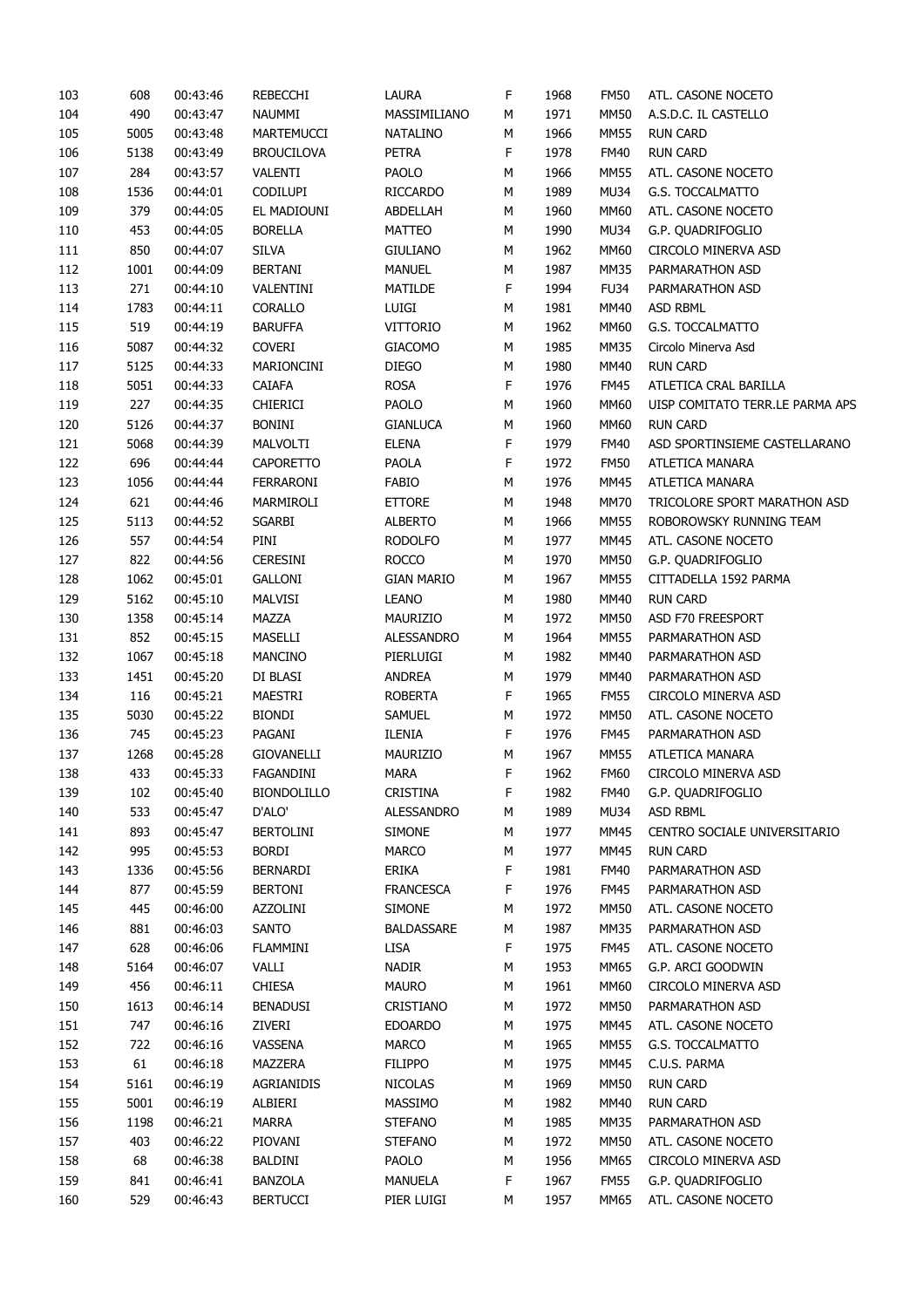| 161 | 5099 | 00:46:45 | <b>CATELLI</b>     | <b>LORENZO</b>     | М | 1975 | MM45        | CORSARO A.S.D.                  |
|-----|------|----------|--------------------|--------------------|---|------|-------------|---------------------------------|
| 162 | 925  | 00:46:47 | <b>BURRONI</b>     | <b>BARBARA</b>     | F | 1979 | FM40        | ATL. CASONE NOCETO              |
| 163 | 424  | 00:46:47 | <b>MONTAGNA</b>    | <b>LUCA</b>        | М | 1964 | <b>MM55</b> | C.U.S. PARMA                    |
| 164 | 1023 | 00:46:53 | PERI               | <b>ROBERTO</b>     | М | 1964 | MM55        | ASD F70 FREESPORT               |
| 165 | 1450 | 00:46:57 | <b>CONTI</b>       | <b>LUCA</b>        | М | 1975 | <b>MM45</b> | PARMARATHON ASD                 |
| 166 | 1051 | 00:47:00 | COLOMBI            | PAOLO              | М | 1969 | <b>MM50</b> | ATL. CASONE NOCETO              |
| 167 | 112  | 00:47:09 | <b>BELLETTI</b>    | <b>ANDREA</b>      | М | 1967 | MM55        | ATL. CASONE NOCETO              |
| 168 | 281  | 00:47:14 | CANDIANI           | <b>STEFANO</b>     | М | 1971 | <b>MM50</b> | A.S.D.C. IL CASTELLO            |
| 169 | 5095 | 00:47:19 | PIGONI             | <b>CARMEN</b>      | F | 1963 | <b>FM55</b> | ATLETICA MDS PANARIAGROUP ASD   |
| 170 | 1491 | 00:47:24 | PICCIOLO           | MAURIZIO           | М | 1961 | MM60        | UISP COMITATO TERR.LE PARMA APS |
| 171 | 5019 | 00:47:25 | <b>DINALE</b>      | <b>FRANCESCO</b>   | М | 1973 | <b>MM45</b> | C.U.S. PARMA                    |
| 172 | 678  | 00:47:28 | <b>BERTOLOTTI</b>  | <b>LORENZO</b>     | М | 1980 | MM40        | PARMARATHON ASD                 |
| 173 | 843  | 00:47:31 | GILIOLI            | <b>SILVIA</b>      | F | 1969 | <b>FM50</b> | CIRCOLO MINERVA ASD             |
| 174 | 590  | 00:47:36 | <b>COMUZZO</b>     | LILIAN             | F | 1990 | <b>FU34</b> | ATLETICA CRAL BARILLA           |
| 175 | 15   | 00:47:44 | <b>BUCCI</b>       | MATTEO             | М | 1976 | <b>MM45</b> | CIRCOLO MINERVA ASD             |
| 176 | 739  | 00:47:44 | PESCHIERA          | PAOLO              | М | 1970 | <b>MM50</b> | PARMARATHON ASD                 |
| 177 | 388  | 00:47:44 | CAMATTINI          | ALESSANDRO         | М | 1975 | <b>MM45</b> | CITTADELLA 1592 PARMA           |
| 178 | 140  | 00:47:44 | <b>CURATI</b>      | <b>SIMONE</b>      | М | 1964 | <b>MM55</b> | PARMARATHON ASD                 |
| 179 | 122  | 00:47:44 | <b>BOZZINI</b>     | <b>LUCA</b>        | М | 1966 | <b>MM55</b> | PARMARATHON ASD                 |
| 180 | 382  | 00:47:44 | CARRAGLIA          | <b>LUCA</b>        | М | 1973 | <b>MM45</b> | PARMARATHON ASD                 |
| 181 | 298  | 00:47:45 | PESCI              | <b>ANDREA</b>      | М | 1978 | MM40        | ATLETICA MANARA                 |
| 182 | 346  | 00:47:46 | <b>GORRERI</b>     | <b>MICHELE</b>     | М | 1977 | <b>MM45</b> | CIRCOLO MINERVA ASD             |
| 183 | 482  | 00:47:47 | NICORICI           | <b>ELENA</b>       | F | 1983 | <b>FM35</b> | ATL. CASONE NOCETO              |
|     |      |          |                    | <b>VITO</b>        |   |      |             |                                 |
| 184 | 524  | 00:47:55 | <b>FRANCAVILLA</b> |                    | М | 1972 | <b>MM50</b> | C.U.S. PARMA                    |
| 185 | 512  | 00:47:59 | <b>COLONNA</b>     | <b>GIUSEPPE</b>    | М | 1965 | <b>MM55</b> | PARMARATHON ASD                 |
| 186 | 1192 | 00:48:01 | MEDICI             | <b>LUCA</b>        | М | 1988 | MU34        | ATLETICA CRAL BARILLA           |
| 187 | 541  | 00:48:02 | <b>DELPOGETTO</b>  | <b>ROBERTO</b>     | М | 1966 | <b>MM55</b> | CRAL BORMIOLI LUIGI             |
| 188 | 5100 | 00:48:02 | ANASTASI           | PAOLO              | М | 1973 | <b>MM45</b> | <b>RUN CARD</b>                 |
| 189 | 5167 | 00:48:02 | MONTEVERDI         | <b>ILARIA</b>      | F | 1988 | <b>FU34</b> | ATLETICA CRAL BARILLA           |
| 190 | 1662 | 00:48:05 | MAINARDI           | <b>PAOLA</b>       | F | 1980 | <b>FM40</b> | PARMARATHON ASD                 |
| 191 | 162  | 00:48:06 | SAGLIA             | <b>GIOVANNI</b>    | М | 1963 | <b>MM55</b> | ATL. CASONE NOCETO              |
| 192 | 253  | 00:48:06 | TROIANO            | <b>STEFANO</b>     | М | 1963 | MM55        | CRAL BORMIOLI LUIGI             |
| 193 | 243  | 00:48:08 | <b>FONTECHIARI</b> | <b>GIANLUCA</b>    | М | 1971 | <b>MM50</b> | G.S. TOCCALMATTO                |
| 194 | 19   | 00:48:16 | ZANLARI            | <b>MARCO</b>       | М | 1959 | MM60        | C.U.S. PARMA                    |
| 195 | 380  | 00:48:21 | <b>FELISA</b>      | <b>ALBERTA</b>     | F | 1976 | FM45        | CITTADELLA 1592 PARMA           |
| 196 | 348  | 00:48:25 | PALMINI            | <b>STEFANO</b>     | М | 1962 | MM60        | G.S. DILETTANTISTICO ITALPOSE   |
| 197 | 933  | 00:48:32 | ABELLI             | <b>GIAN FRANCO</b> | М | 1972 | <b>MM50</b> | C.U.S. PARMA                    |
| 198 | 5014 | 00:48:32 | <b>GHIDINI</b>     | <b>RAMONA</b>      | F | 1975 | <b>FM45</b> | <b>RUN CARD</b>                 |
| 199 | 1792 | 00:48:44 | <b>MUSSI</b>       | <b>DAVIDE</b>      | М | 1977 | <b>MM45</b> | ATLETICA MANARA                 |
| 200 | 1647 | 00:48:45 | ROMANINI           | <b>SILVIA</b>      | F | 1988 | <b>FU34</b> | G.S. TOCCALMATTO                |
| 201 | 600  | 00:48:48 | <b>TOURABI</b>     | <b>HALIMA</b>      | F | 1986 | <b>FM35</b> | G.P. QUADRIFOGLIO               |
| 202 | 1592 | 00:48:54 | RABONI             | <b>VERUSKA</b>     | F | 1973 | <b>FM45</b> | ATL. CASONE NOCETO              |
| 203 | 291  | 00:48:54 | LIDA TANZI         | LUIGI              | М | 1965 | <b>MM55</b> | ATLETICA MANARA                 |
| 204 | 794  | 00:49:01 | <b>GENNARI</b>     | <b>SILVIA</b>      | F | 1958 | <b>FM60</b> | POLISPORTIVA TORRILE            |
| 205 | 1505 | 00:49:02 | POLETTI            | MARIANGELA         | F | 1971 | <b>FM50</b> | ATL. CASONE NOCETO              |
| 206 | 685  | 00:49:03 | <b>FALBO</b>       | <b>GIULIANO</b>    | М | 1977 | <b>MM45</b> | PARMARATHON ASD                 |
| 207 | 1167 | 00:49:09 | SALVIATI           | <b>ANTONIO</b>     | М | 1957 | MM65        | C.U.S. PARMA                    |
| 208 | 1707 | 00:49:16 | <b>SERRA</b>       | <b>GIAN MATTEO</b> | М | 1970 | <b>MM50</b> | PARMARATHON ASD                 |
| 209 | 1547 | 00:49:18 | <b>BRANCOLINI</b>  | SARA               | F | 1971 | <b>FM50</b> | G.S. TOCCALMATTO                |
| 210 | 5146 | 00:49:20 | <b>ROSSI</b>       | WALTER             | М | 1980 | MM40        | <b>RUN CARD</b>                 |
| 211 | 1074 | 00:49:21 | LANZAFAME          | PIERANDREA         | М | 1972 | <b>MM50</b> | PARMARATHON ASD                 |
| 212 | 1770 | 00:49:25 | ELEZI              | ERIDA              | F | 1983 | <b>FM35</b> | C.U.S. PARMA                    |
| 213 | 1040 | 00:49:25 | <b>GRASSI</b>      | <b>IVO</b>         | М | 1954 | MM65        | KINO MANA                       |
| 214 | 87   | 00:49:27 | AGNELLI            | LAURA              | F | 1985 | <b>FM35</b> | A.S.D.C. IL CASTELLO            |
| 215 | 708  | 00:49:31 | ARCURI             | ANNARITA           | F | 1981 | <b>FM40</b> | PARMARATHON ASD                 |
| 216 | 5    | 00:49:36 | FABBRI             | <b>ANDREA</b>      | М | 1948 | <b>MM70</b> | C.U.S. PARMA                    |
| 217 | 1813 | 00:49:37 | REGGIANI           | <b>MORGAN</b>      | М | 1975 | <b>MM45</b> | PARMARATHON ASD                 |
| 218 | 5097 | 00:49:45 | <b>BAROZZI</b>     | CECILIA            | F | 1999 | <b>FU34</b> | ATLETICA CRAL BARILLA           |
|     |      |          |                    |                    |   |      |             |                                 |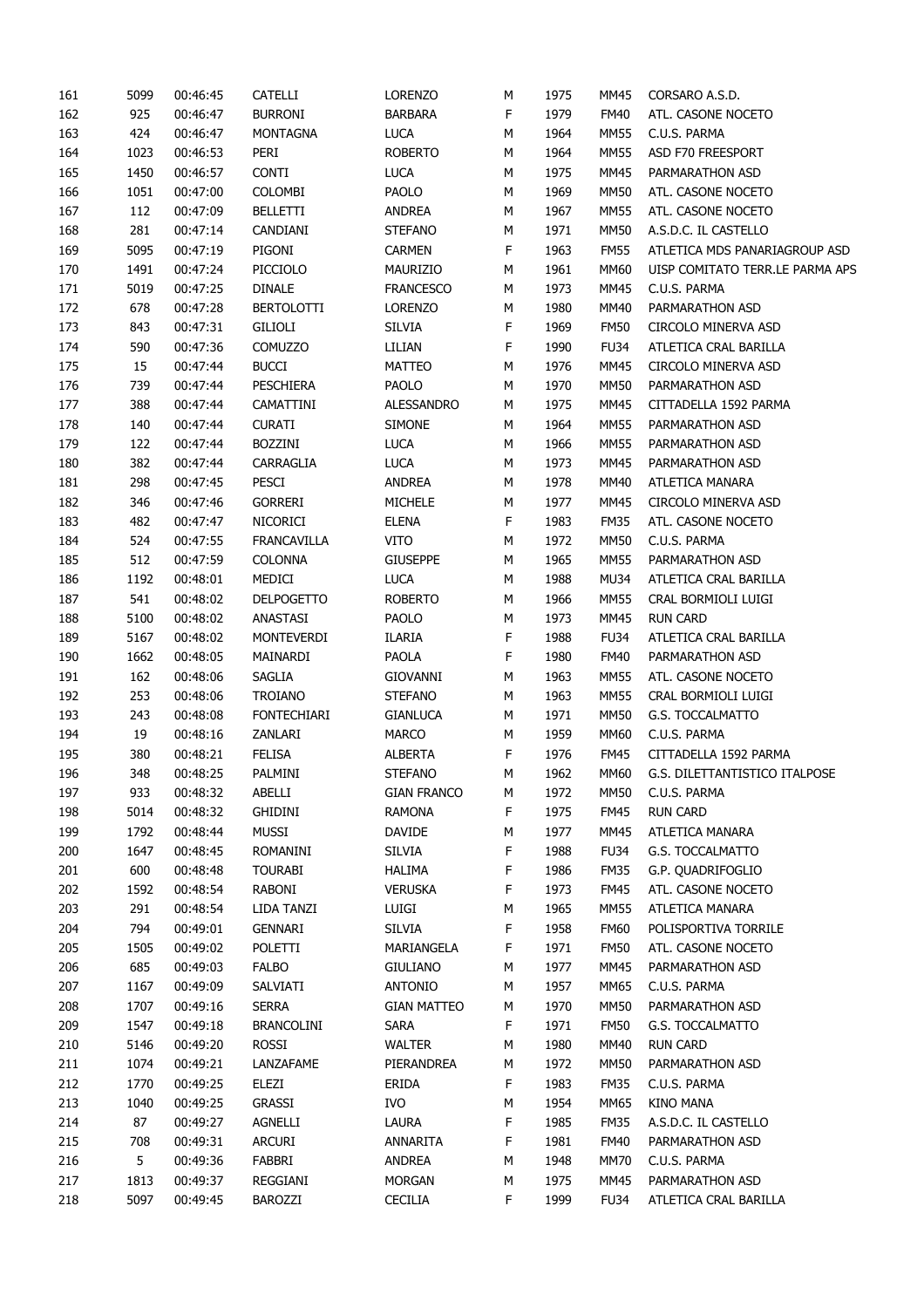| 219        | 181  | 00:49:50 | <b>BUSSONI</b>    | <b>IVANO</b>                | М      | 1961 | <b>MM60</b> | PARMARATHON ASD                       |
|------------|------|----------|-------------------|-----------------------------|--------|------|-------------|---------------------------------------|
| 220        | 1390 | 00:49:50 | ZOBOLI            | LAURA                       | F      | 1986 | <b>FM35</b> | C.U.S. PARMA                          |
| 221        | 142  | 00:49:56 | RIZZOLI           | <b>RAFFAELLA</b>            | F      | 1964 | <b>FM55</b> | CRAL BORMIOLI LUIGI                   |
| 222        | 889  | 00:50:04 | PAPALINI          | piero                       | М      | 1969 | MM50        | ASD F70 FREESPORT                     |
| 223        | 190  | 00:50:05 | <b>CHIASTRA</b>   | <b>MARCO</b>                | М      | 1965 | <b>MM55</b> | ATLETICA CRAL BARILLA                 |
| 224        | 1701 | 00:50:06 | <b>BELLUCCI</b>   | ALESSANDRA                  | F      | 1967 | <b>FM55</b> | PARMARATHON ASD                       |
| 225        | 525  | 00:50:11 | <b>IDDA</b>       | ANNA MARIA                  | F      | 1972 | <b>FM50</b> | CIRCOLO MINERVA ASD                   |
| 226        | 821  | 00:50:23 | <b>FURIA</b>      | <b>CORRADO</b>              | М      | 1962 | <b>MM60</b> | ASD RBML                              |
| 227        | 491  | 00:50:27 | SANSONE           | MARCELLO                    | М      | 1972 | <b>MM50</b> | ATL. CASONE NOCETO                    |
| 228        | 315  | 00:50:28 | FAGGIOLI          | <b>LORENZO</b>              | М      | 1980 | MM40        | ASD RBML                              |
| 229        | 820  | 00:50:31 | <b>CARPI</b>      | <b>MARTINA</b>              | F      | 1992 | <b>FU34</b> | POLISPORTIVA TORRILE                  |
| 230        | 634  | 00:50:34 | DE FAYETTE        | JOHN FREDRIC                | М      | 1963 | <b>MM55</b> | ATLETICA MANARA                       |
| 231        | 5027 | 00:50:48 | CARSENZUOLA       | <b>MATTEO</b>               | М      | 1979 | MM40        | PARMARATHON ASD                       |
| 232        | 603  | 00:50:57 | PIROLI            | GIANMARIA                   | М      | 1972 | MM50        | A.S.D.C. IL CASTELLO                  |
| 233        | 35   | 00:50:58 | SARDIN            | WILMA                       | F      | 1962 | <b>FM60</b> | ATL. CASONE NOCETO                    |
| 234        | 292  | 00:51:00 | GILIOLI           | <b>SARA</b>                 | F      | 1985 | <b>FM35</b> | ASD RBML                              |
| 235        | 333  | 00:51:01 | <b>SCHIANCHI</b>  | PIETRO                      | М      | 1970 | <b>MM50</b> | CENTRO SOCIALE UNIVERSITARIO          |
| 236        | 1776 | 00:51:02 | <b>FUSCO</b>      | <b>ELVIRO</b>               | М      | 1971 | <b>MM50</b> | CENTRO SOCIALE UNIVERSITARIO          |
| 237        | 1424 | 00:51:10 | VANNINI           | LUIGI                       | М      | 1944 | MO75        | ATL. CASONE NOCETO                    |
| 238        | 381  | 00:51:25 | BRUNAZZI CELASCHI | <b>NICOLA</b>               | М      | 1973 | MM45        | UISP COMITATO TERR.LE PARMA APS       |
| 239        | 1779 | 00:51:26 | CAU               | GIANPIERO                   | М      | 1968 | <b>MM50</b> | POLISPORTIVA TORRILE                  |
| 240        | 167  | 00:51:33 | <b>GHIRETTI</b>   | <b>DAVIDE</b>               | М      | 1976 | MM45        | C.U.S. PARMA                          |
| 241        | 326  | 00:51:35 | DALL'AGLIO        | <b>CARLA</b>                | F      | 1969 | <b>FM50</b> | ATLETICA MANARA                       |
| 242        | 1731 | 00:51:38 | <b>DALLATURCA</b> | <b>DIEGO</b>                | М      | 1970 | <b>MM50</b> | <b>RUN CARD</b>                       |
| 243        | 1391 | 00:51:45 | <b>ESPOSITO</b>   | CARMELA                     | F      | 1963 | <b>FM55</b> | C.U.S. PARMA                          |
| 244        | 5151 | 00:51:58 | <b>HARB</b>       | YAMILE                      | F      | 1994 | <b>FU34</b> | AROUND THE ATOM                       |
| 245        | 1007 | 00:52:03 | <b>SCAFFARDI</b>  | MARIAROSA                   | F      | 1961 | <b>FM60</b> | ATL. CASONE NOCETO                    |
| 246        | 43   | 00:52:10 | DE ANGELIS        | PAOLA                       | F      | 1964 | <b>FM55</b> | CIRCOLO MINERVA ASD                   |
| 247        | 523  | 00:52:13 | MATTIOLI          | FABRIZIO                    | М      | 1969 | <b>MM50</b> | CIRCOLO MINERVA ASD                   |
| 248        | 554  | 00:52:15 | AMADEI            | <b>SIMONA</b>               | F      | 1971 | <b>FM50</b> | <b>RUN CARD</b>                       |
| 249        | 840  | 00:52:22 | <b>BERTOZZI</b>   | <b>GIUSEPPE</b>             | М      | 1960 | <b>MM60</b> | G.P. QUADRIFOGLIO                     |
| 250        | 111  | 00:52:23 | VIGNALI           | LINDA                       | F      | 1983 | <b>FM35</b> | ASD RBML                              |
| 251        | 314  | 00:52:36 | <b>TEGONI</b>     | FABRIZIO                    | М      | 1968 | <b>MM50</b> | PARMARATHON ASD                       |
| 252        | 296  | 00:52:38 | MONTANARI         | <b>LUCA</b>                 | М      | 1969 | <b>MM50</b> | ATLETICA MANARA                       |
| 253        | 1806 | 00:52:42 | PIETRANTONIO      | <b>ROBERTO</b>              | М      | 1952 | MM70        | G.P. QUADRIFOGLIO                     |
| 254        | 462  | 00:52:46 | <b>LEONCINI</b>   | <b>FEDERICA</b>             | F      | 1954 | <b>FM65</b> | ATL. CASONE NOCETO                    |
| 255        | 5153 | 00:52:48 | <b>ARMANNO</b>    | ALESSANDRO                  | М      | 1986 | <b>MM35</b> | <b>RUN CARD</b>                       |
| 256        | 1812 | 00:52:51 | <b>MAROTTA</b>    | <b>ROBERTO</b>              | М      | 1974 | MM45        | ATL. CASONE NOCETO                    |
| 257        | 918  | 00:52:56 | SPAGGIARI         | <b>CRISTINA</b>             | F      | 1970 | <b>FM50</b> | ASD RBML                              |
| 258        | 5158 | 00:52:59 |                   |                             |        | 1967 | <b>MM55</b> |                                       |
|            | 254  | 00:53:05 | MASSINI<br>FAVA   | <b>FRANCESCO</b><br>LUCIANO | М      | 1966 | MM55        | A.S.D. BIPEDI<br>POLISPORTIVA TORRILE |
| 259<br>260 | 682  | 00:53:24 | <b>DOTTORELLO</b> | <b>VINCENZO</b>             | М<br>М | 1947 | MO75        | C.U.S. PARMA                          |
| 261        | 1644 | 00:53:25 | AMPOLLINI         | <b>GIOVANNA</b>             | F      | 1977 | <b>FM45</b> | A.S.D.C. IL CASTELLO                  |
| 262        | 1258 | 00:53:38 | <b>GUIDOLIN</b>   | <b>JESSICA</b>              | F      | 1976 | FM45        | G.P. QUADRIFOGLIO                     |
|            |      | 00:53:44 |                   |                             | F      |      |             | ASD F70 FREESPORT                     |
| 263        | 100  |          | <b>CORUZZI</b>    | <b>VIVIANA</b>              |        | 1969 | <b>FM50</b> | A.S.D.C. IL CASTELLO                  |
| 264        | 730  | 00:53:56 | <b>GHERMAN</b>    | DANIELA MARIA               | F      | 1975 | <b>FM45</b> |                                       |
| 265        | 221  | 00:54:15 | <b>CREMONA</b>    | <b>SERGIO</b>               | М      | 1976 | MM45        | ATL. CASONE NOCETO                    |
| 266        | 828  | 00:54:16 | <b>BIONDINI</b>   | <b>BARBARA</b>              | F      | 1971 | <b>FM50</b> | ATLETICA MANARA                       |
| 267        | 1522 | 00:54:28 | <b>CORRECT</b>    | <b>STEFANO</b>              | М      | 1973 | MM45        | ASD RBML                              |
| 268        | 144  | 00:54:45 | MAFFEZZOLI        | MASSIMILIANO                | М      | 1970 | MM50        | ATL. CASONE NOCETO                    |
| 269        | 5009 | 00:54:45 | PAGLIARI          | ALESSANDRA                  | F      | 1968 | <b>FM50</b> | ATL. CASONE NOCETO                    |
| 270        | 204  | 00:54:48 | <b>BOCCHI</b>     | <b>SILVIA</b>               | F      | 1962 | <b>FM60</b> | ATLETICA MANARA                       |
| 271        | 832  | 00:54:57 | PEREIRA DE SOUZA  | <b>NAILDE</b>               | F      | 1958 | <b>FM60</b> | CIRCOLO MINERVA ASD                   |
| 272        | 934  | 00:55:23 | <b>SCACCAGLIA</b> | PATRIZIA                    | F      | 1967 | <b>FM55</b> | UISP COMITATO TERR.LE PARMA APS       |
| 273        | 981  | 00:55:24 | SALATI            | DANIELE                     | М      | 1964 | <b>MM55</b> | CIRCOLO MINERVA ASD                   |
| 274        | 151  | 00:55:31 | <b>STRINA</b>     | ILENIA                      | F      | 1980 | <b>FM40</b> | ATL. CASONE NOCETO                    |
| 275        | 53   | 00:55:39 | <b>RUFFOLO</b>    | <b>FRANCESCO</b>            | М      | 1966 | <b>MM55</b> | CENTRO SOCIALE UNIVERSITARIO          |
| 276        | 1009 | 00:55:43 | BIA               | <b>ENRICO</b>               | М      | 1965 | <b>MM55</b> | ATLETICA MANARA                       |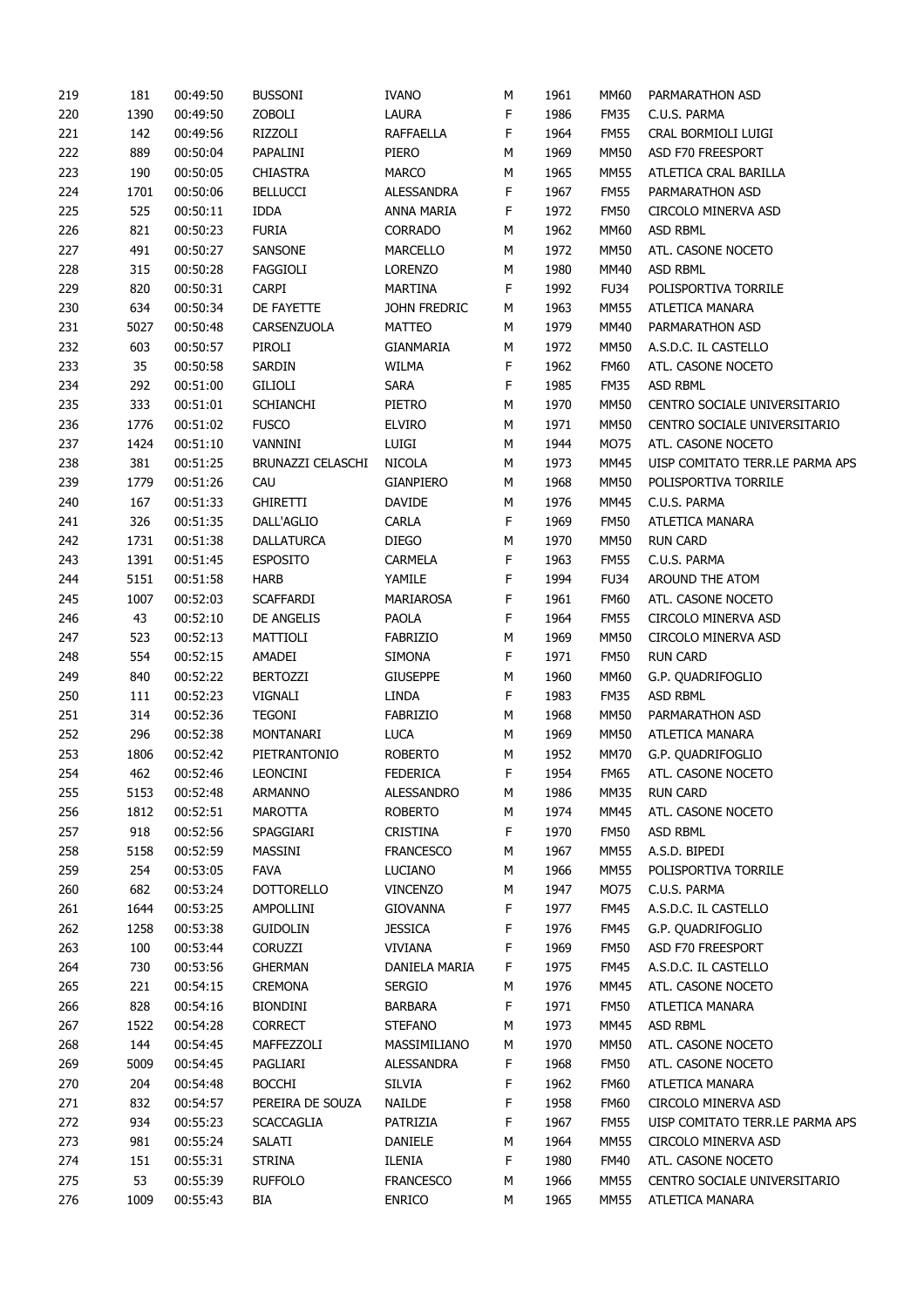| 277 | 5169 | 00:56:12 | SOLIANI             | <b>LUCA</b>       | М | 1975 | <b>MM45</b> | ASD RIVAROLO DEL RE           |
|-----|------|----------|---------------------|-------------------|---|------|-------------|-------------------------------|
| 278 | 648  | 00:56:18 | FRATTINI            | MARZIA            | F | 1955 | <b>FM65</b> | POLISPORTIVA TORRILE          |
| 279 | 1187 | 00:56:18 | <b>FERA</b>         | <b>CLAUDIO</b>    | M | 1975 | <b>MM45</b> | POLISPORTIVA TORRILE          |
| 280 | 5122 | 00:56:18 | <b>BANZOLA</b>      | <b>STEFANO</b>    | M | 1965 | <b>MM55</b> | POLISPORTIVA TORRILE          |
| 281 | 1231 | 00:56:20 | <b>BURLA</b>        | ANGELO            | М | 1946 | <b>MO75</b> | ATL. CASONE NOCETO            |
| 282 | 118  | 00:56:20 | PEVERI              | <b>GIUSEPPINA</b> | F | 1958 | <b>FM60</b> | ATL. CASONE NOCETO            |
| 283 | 847  | 00:56:21 | <b>BIONDINI</b>     | OLIVIA            | F | 1976 | <b>FM45</b> | ATLETICA MANARA               |
| 284 | 481  | 00:57:00 | <b>ZANATA</b>       | <b>SIMONA</b>     | F | 1973 | <b>FM45</b> | G.S. DILETTANTISTICO ITALPOSE |
| 285 | 232  | 00:57:14 | ZANELLI             | MARIATERESA       | F | 1971 | <b>FM50</b> | CENTRO SOCIALE UNIVERSITARIO  |
| 286 | 979  | 00:57:25 | RONCHINI            | ALESSANDRO        | М | 1979 | <b>MM40</b> | ASD RBML                      |
| 287 | 550  | 00:57:29 | <b>UGOLINI</b>      | <b>FERRUCCIO</b>  | M | 1957 | MM65        | ATL. CASONE NOCETO            |
| 288 | 5150 | 00:57:36 | PICELLO             | <b>DANIELE</b>    | М | 1979 | <b>MM40</b> | ATL. CASONE NOCETO            |
| 289 | 5013 | 00:57:47 | OLIVETO             | <b>DOMENICA</b>   | F | 1979 | <b>FM40</b> | ATL. CASONE NOCETO            |
| 290 | 5078 | 00:58:08 | LODI RIZZINI        | <b>SARA</b>       | F | 1979 | <b>FM40</b> | PARMARATHON ASD               |
| 291 | 212  | 00:58:20 | MORI                | LUIGI             | M | 1952 | <b>MM70</b> | ATL. CASONE NOCETO            |
| 292 | 887  | 00:58:36 | <b>GRASSI</b>       | TATIANA           | F | 1974 | <b>FM45</b> | C.U.S. PARMA                  |
| 293 | 1778 | 00:58:56 | ZILIOLI             | <b>FABIOLA</b>    | F | 1972 | <b>FM50</b> | <b>ASD RBML</b>               |
| 294 | 1241 | 00:58:56 | <b>FAGIOLI</b>      | <b>ROBERTA</b>    | F | 1982 | <b>FM40</b> | <b>ASD RBML</b>               |
| 295 | 1810 | 00:58:57 | PAGLIARI            | <b>ROBERTO</b>    | M | 1961 | <b>MM60</b> | ATLETICA CRAL BARILLA         |
| 296 | 1082 | 00:59:28 | <b>CECCHETTO</b>    | <b>GIAN CARLO</b> | М | 1957 | MM65        | PARMARATHON ASD               |
| 297 | 1271 | 01:00:24 | <b>GIAMBATTISTA</b> | ANNA              | F | 1978 | <b>FM40</b> | PARMARATHON ASD               |
| 298 | 114  | 01:01:04 | CARLONI             | <b>MONIA</b>      | F | 1976 | <b>FM45</b> | ASD RBML                      |
| 299 | 896  | 01:01:09 | <b>GUARESCHI</b>    | <b>GIORGIA</b>    | F | 1988 | <b>FU34</b> | ASD RBML                      |
| 300 | 1039 | 01:01:12 | CASTALDELLO         | <b>EMANUELE</b>   | М | 1962 | <b>MM60</b> | CIRCOLO MINERVA ASD           |
| 301 | 1680 | 01:01:12 | <b>ROSSI</b>        | <b>MONICA</b>     | F | 1974 | <b>FM45</b> | CIRCOLO MINERVA ASD           |
| 302 | 513  | 01:01:44 | DALL'AGLIO          | <b>RAFFAELLA</b>  | F | 1943 | <b>FO75</b> | ATL. CASONE NOCETO            |
| 303 | 1142 | 01:02:21 | ZANELLATI           | <b>TIZIANO</b>    | M | 1969 | <b>MM50</b> | POLISPORTIVA TORRILE          |
| 304 | 916  | 01:03:00 | DEBE'               | <b>MAURA</b>      | F | 1965 | <b>FM55</b> | G.S. DILETTANTISTICO ITALPOSE |
| 305 | 645  | 01:07:01 | <b>FRANCIOSI</b>    | <b>VITTORIO</b>   | M | 1959 | <b>MM60</b> | CIRCOLO MINERVA ASD           |
| 306 | 150  | 01:16:11 | PIAZZA              | <b>ETTORE</b>     | М | 1946 | MO75        | C.U.S. PARMA                  |
|     |      |          |                     |                   |   |      |             |                               |

## **CLASSIFICA MASCHILE**

| Pos            | Pett | <b>Tempo</b> | Cognome            | <b>Nome</b>       | Sex | Anno | Cat         | Società                      |
|----------------|------|--------------|--------------------|-------------------|-----|------|-------------|------------------------------|
| 1              | 1061 | 00:31:33     | <b>MAJDOUBI</b>    | <b>AZEDDINE</b>   | M   | 1995 | <b>MU34</b> | CIRCOLO MINERVA ASD          |
| $\overline{2}$ | 1028 | 00:33:19     | <b>CIOBANU</b>     | CRISTIAN          | M   | 1993 | MU34        | C.U.S. PARMA                 |
| 3              | 963  | 00:34:28     | <b>GERVASI</b>     | <b>FABIO</b>      | M   | 1988 | <b>MU34</b> | <b>CIRCOLO MINERVA ASD</b>   |
| 4              | 110  | 00:35:45     | PINTO POLIGNANO    | <b>ANTOINE</b>    | M   | 1997 | <b>MU34</b> | ATLETICA MANARA              |
| 5              | 1682 | 00:36:02     | <b>FANTI</b>       | MASSIMILIANO      | М   | 1972 | <b>MM50</b> | A.S.D.C. IL CASTELLO         |
| 6              | 1186 | 00:36:04     | ZACCARDI           | <b>ALESSANDRO</b> | М   | 1975 | <b>MM45</b> | C.U.S. PARMA                 |
| 7              | 555  | 00:36:20     | <b>MARRANGONE</b>  | <b>EMANUEL</b>    | M   | 1972 | <b>MM50</b> | CIRCOLO MINERVA ASD          |
| 8              | 1503 | 00:36:23     | DEL RIO            | WILLIAM           | M   | 1982 | <b>MM40</b> | ATL. CASONE NOCETO           |
| 9              | 25   | 00:36:28     | <b>BELLUCCI</b>    | <b>FABIO</b>      | М   | 1975 | <b>MM45</b> | ATL. CASONE NOCETO           |
| 10             | 34   | 00:36:32     | <b>CARRARA</b>     | PIETRO            | M   | 1970 | <b>MM50</b> | C.U.S. PARMA                 |
| 11             | 1080 | 00:36:38     | <b>BOUMALIK</b>    | <b>FAICAL</b>     | M   | 1975 | <b>MM45</b> | CIRCOLO MINERVA ASD          |
| 12             | 1797 | 00:36:50     | <b>POLLORSI</b>    | <b>FABIO</b>      | M   | 1988 | <b>MU34</b> | G.P. QUADRIFOGLIO            |
| 13             | 1423 | 00:37:30     | <b>RIBOLLA</b>     | <b>FABRIZIO</b>   | М   | 1976 | <b>MM45</b> | ATL. CASONE NOCETO           |
| 14             | 818  | 00:37:36     | SNAIDERBAUR        | <b>CORRADO</b>    | М   | 1970 | <b>MM50</b> | CIRCOLO MINERVA ASD          |
| 15             | 1088 | 00:37:39     | <b>NOTARI</b>      | <b>ALESSANDRO</b> | M   | 1975 | <b>MM45</b> | ATL. CASONE NOCETO           |
| 16             | 1616 | 00:37:41     | <b>COSCI</b>       | <b>TIZIANO</b>    | М   | 1987 | <b>MM35</b> | C.U.S. PARMA                 |
| 17             | 946  | 00:37:45     | <b>NEGRI</b>       | <b>PIETRO</b>     | M   | 1988 | <b>MU34</b> | <b>RUN CARD</b>              |
| 18             | 294  | 00:38:00     | <b>SCIRPOLI</b>    | <b>LEONARDO</b>   | M   | 1981 | MM40        | <b>ASD RBML</b>              |
| 19             | 1487 | 00:38:04     | <b>SINISCALCHI</b> | <b>CARMINE</b>    | M   | 1984 | <b>MM35</b> | C.U.S. PARMA                 |
| 20             | 626  | 00:38:15     | <b>ARENA</b>       | <b>LETTERIO</b>   | М   | 1966 | <b>MM55</b> | ATL. CASONE NOCETO           |
| 21             | 280  | 00:38:18     | <b>BAROZZI</b>     | MASSIMO           | M   | 1972 | <b>MM50</b> | CENTRO SOCIALE UNIVERSITARIO |
| 22             | 1763 | 00:38:18     | <b>CASTAGNA</b>    | <b>GIANFRANCO</b> | M   | 1967 | <b>MM55</b> | C.U.S. PARMA                 |
| 23             | 531  | 00:38:18     | PELIZZA            | <b>IVAN</b>       | М   | 1977 | MM45        | ATLETICA CRAL BARILLA        |
| 24             | 808  | 00:38:33     | RODINI             | <b>FRANCESCO</b>  | M   | 1998 | <b>MU34</b> | G.P. QUADRIFOGLIO            |
| 25             | 866  | 00:38:48     | <b>ALINOVI</b>     | <b>NICOLA</b>     | M   | 1986 | <b>MM35</b> | ATLETICA MANARA              |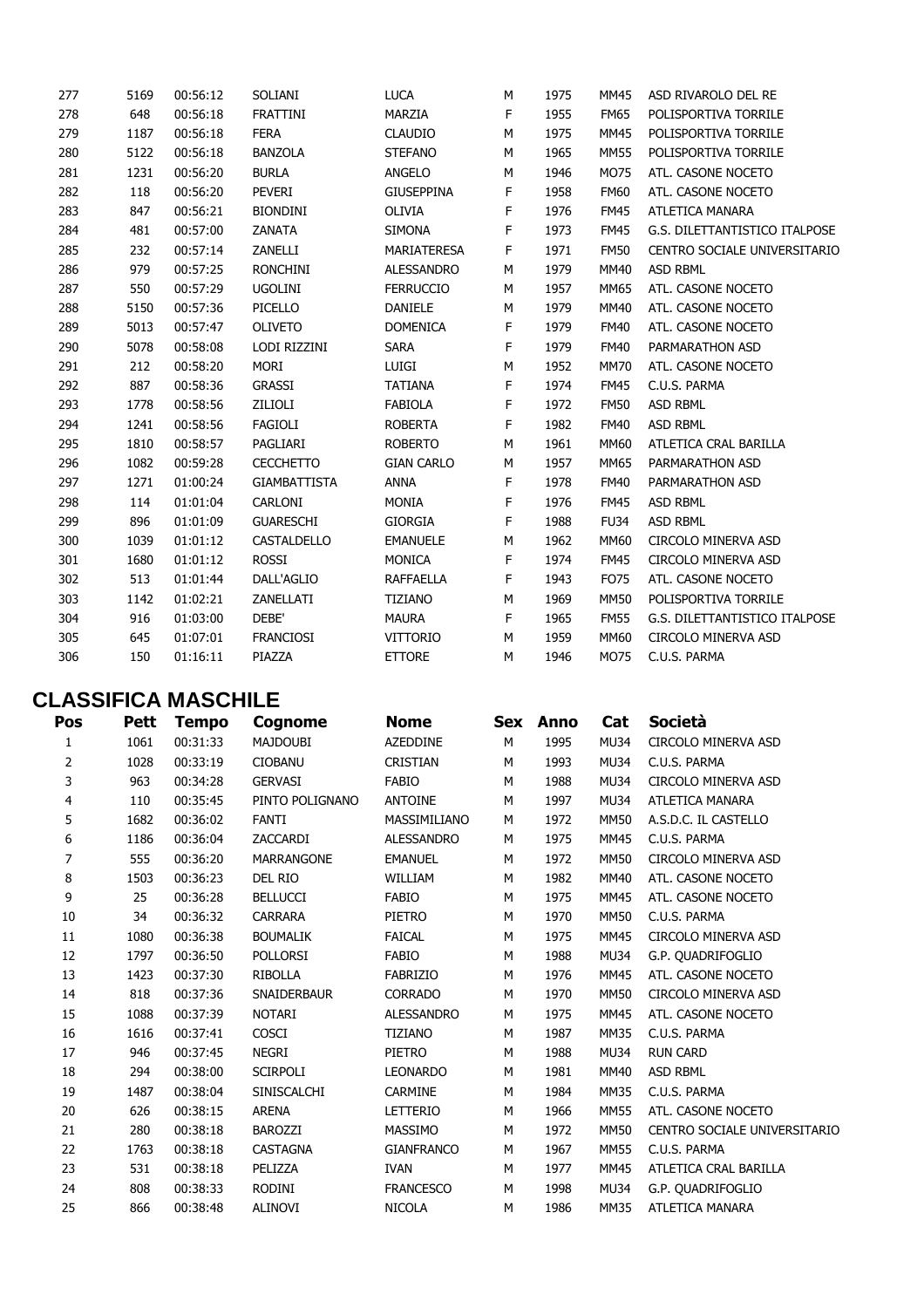| 26     | 1306 | 00:38:51 | LANZI                | <b>ANDREA</b>     | М | 1981 | MM40        | ASD F70 FREESPORT               |
|--------|------|----------|----------------------|-------------------|---|------|-------------|---------------------------------|
| 27     | 1148 | 00:38:59 | <b>TICCHI</b>        | <b>FABIO</b>      | М | 1977 | MM45        | CIRCOLO MINERVA ASD             |
| 28     | 1438 | 00:39:09 | <b>FISCINI</b>       | MICHELE           | М | 1966 | <b>MM55</b> | ATL. CASONE NOCETO              |
| 29     | 478  | 00:39:10 | <b>BIANCO</b>        | <b>ANTONIO</b>    | М | 1977 | <b>MM45</b> | POLISPORTIVA TORRILE            |
| $30\,$ | 800  | 00:39:22 | <b>GUARESCHI</b>     | <b>GIOVANNI</b>   | М | 1965 | MM55        | CENTRO SOCIALE UNIVERSITARIO    |
| 31     | 378  | 00:39:27 | VANNINI              | FABIO             | М | 1969 | <b>MM50</b> | ATL. CASONE NOCETO              |
| 32     | 1133 | 00:39:31 | LODI RIZZINI         | <b>FEDERICO</b>   | М | 1977 | <b>MM45</b> | C.U.S. PARMA                    |
| 33     | 588  | 00:39:35 | CARAMATI             | <b>MARCO</b>      | М | 1986 | <b>MM35</b> | ATLETICA MANARA                 |
| 34     | 338  | 00:39:54 | CARLONI              | <b>ANDREA</b>     | М | 1969 | MM50        | ATL. CASONE NOCETO              |
| 35     | 662  | 00:39:59 | SPAGGIARI            | <b>SIMONE</b>     | М | 1979 | MM40        | CIRCOLO MINERVA ASD             |
| 36     | 213  | 00:40:01 | DAVOLI               | GIANNI            | М | 1966 | MM55        | ATLETICA MANARA                 |
| 37     | 307  | 00:40:02 | <b>BETTONI</b>       | <b>LORENZO</b>    | М | 1987 | <b>MM35</b> | G.P. QUADRIFOGLIO               |
| 38     | 1753 | 00:40:02 | <b>DOTTI</b>         | GUIDO             | М | 1980 | MM40        | ATL. CASONE NOCETO              |
| 39     | 1599 | 00:40:08 | ALINOVI              | <b>DAVIDE</b>     | М | 1976 | MM45        | C.U.S. PARMA                    |
| 40     | 373  | 00:40:09 | <b>GENCHI</b>        | <b>ANDREA</b>     | М | 1973 | MM45        | G.P. QUADRIFOGLIO               |
| 41     | 73   | 00:40:12 | CARLOTTI             | DANIELE           | М | 1973 | MM45        | C.U.S. PARMA                    |
| 42     | 702  | 00:40:18 | <b>BUTTINI</b>       | VALERIANO         | М | 1978 | MM40        | A.S.D.C. IL CASTELLO            |
| 43     | 771  | 00:40:25 | PINI                 | <b>SIMONE</b>     | М | 1974 | <b>MM45</b> | G.S. TOCCALMATTO                |
| 44     | 767  | 00:40:31 | MENONI               | <b>GUIDO</b>      | М | 1978 | MM40        | C.U.S. PARMA                    |
| 45     |      |          |                      |                   |   |      |             | <b>ASD RBML</b>                 |
|        | 855  | 00:40:44 | <b>ROFFI</b>         | <b>SIMONE</b>     | М | 1972 | <b>MM50</b> |                                 |
| 46     | 1398 | 00:40:45 | <b>BERTOLINO</b>     | <b>FRANCESCO</b>  | М | 1971 | MM50        | UISP COMITATO TERR.LE PARMA APS |
| 47     | 1366 | 00:40:49 | PISTELLI             | <b>ENRICO</b>     | М | 1976 | MM45        | CIRCOLO MINERVA ASD             |
| 48     | 1355 | 00:40:52 | CAMPI                | <b>MATTEO</b>     | М | 1976 | MM45        | <b>RUN CARD</b>                 |
| 49     | 1611 | 00:40:59 | <b>FAMA'</b>         | <b>FRANCESCO</b>  | М | 1973 | <b>MM45</b> | C.U.S. PARMA                    |
| 50     | 1757 | 00:40:59 | <b>GUARNIERI</b>     | <b>UMBERTO</b>    | М | 1978 | MM40        | C.U.S. PARMA                    |
| 51     | 1251 | 00:41:11 | <b>COSTA</b>         | <b>MAURIZIO</b>   | М | 1972 | <b>MM50</b> | <b>ASD RBML</b>                 |
| 52     | 1747 | 00:41:16 | MARENGHI             | ALESSANDRO        | М | 1975 | MM45        | G.P. QUADRIFOGLIO               |
| 53     | 5119 | 00:41:25 | FRANZINI             | <b>LUCA</b>       | М | 1981 | MM40        | TRIATHLON CREMONA STRADIVARI S  |
| 54     | 5007 | 00:41:26 | <b>LECCHINI</b>      | NICCOLO'          | М | 1991 | MU34        | <b>RUN CARD</b>                 |
| 55     | 816  | 00:41:28 | BARBIERI             | <b>MAURO</b>      | М | 1967 | <b>MM55</b> | <b>KINO MANA</b>                |
| 56     | 1579 | 00:41:32 | <b>BULZI</b>         | MAURIZIO          | М | 1977 | <b>MM45</b> | G.P. QUADRIFOGLIO               |
| 57     | 5021 | 00:41:34 | <b>BORDIGONI</b>     | <b>SIMONE</b>     | М | 1969 | MM50        | G.P. PARCO ALPI APUANE          |
| 58     | 5082 | 00:41:42 | LEUZZI               | <b>ALESSANDRO</b> | М | 1981 | MM40        | ASD FIDAS GNARRO JET MATTEI     |
| 59     | 646  | 00:41:42 | <b>FALDE</b>         | <b>NICOLA</b>     | М | 1980 | MM40        | C.U.S. PARMA                    |
| 60     | 1705 | 00:41:42 | <b>BACCHI TANANI</b> | CRISTIANO         | М | 1979 | MM40        | G.P. QUADRIFOGLIO               |
| 61     | 501  | 00:41:57 | FERRARI              | <b>MANUEL</b>     | М | 1983 | <b>MM35</b> | <b>RUN CARD</b>                 |
| 62     | 587  | 00:42:16 | CACCIANI             | MICHELE           | М | 1968 | MM50        | C.U.S. PARMA                    |
| 63     | 726  | 00:42:17 | <b>PORCU</b>         | MASSIMO           | М | 1963 | <b>MM55</b> | ATL. CASONE NOCETO              |
| 64     | 229  | 00:42:22 | OPPICI               | <b>LUCA</b>       | М | 1982 | MM40        | A.S.D.C. IL CASTELLO            |
| 65     | 5048 | 00:42:26 | <b>VACCARO</b>       | <b>EMANUELE</b>   | М | 1976 | MM45        | ATL. CASONE NOCETO              |
| 66     | 74   | 00:42:30 | CAVAZZINI            | MATTIA            | М | 1982 | MM40        | G.P. QUADRIFOGLIO               |
| 67     | 81   | 00:42:38 | <b>MARCHIO</b>       | MASSIMO           | М | 1989 | <b>MU34</b> | <b>BALLOTTA CAMP</b>            |
| 68     | 709  | 00:42:39 | <b>ASCHIERI</b>      | <b>ALBERTO</b>    | М | 1974 | MM45        | ATLETICA MANARA                 |
| 69     | 815  | 00:42:40 | BARBARINI            | <b>MARCO</b>      | М | 1969 | <b>MM50</b> | CIRCOLO MINERVA ASD             |
| 70     | 1445 | 00:43:00 | RAVANETTI            | LUIGI             | М | 1971 | MM50        | <b>RUN CARD</b>                 |
| 71     | 530  | 00:43:02 | <b>FIUME</b>         | <b>LUCA</b>       | М | 1977 | <b>MM45</b> | G.P. QUADRIFOGLIO               |
|        | 784  |          | RAMIREZ              | MAURICIO          |   | 1964 | <b>MM55</b> | ATL. CASONE NOCETO              |
| 72     |      | 00:43:05 |                      |                   | М |      |             |                                 |
| 73     | 1767 | 00:43:07 | <b>CAFARO</b>        | <b>GIACOMO</b>    | М | 1976 | <b>MM45</b> | C.U.S. PARMA                    |
| 74     | 706  | 00:43:10 | RASTELLI             | MASSIMO           | М | 1979 | MM40        | ATL. CASONE NOCETO              |
| 75     | 306  | 00:43:12 | GIACOMAZZI           | <b>FEDERICO</b>   | М | 1981 | MM40        | PARMARATHON ASD                 |
| 76     | 474  | 00:43:17 | <b>COFFRINI</b>      | <b>MARCO</b>      | М | 1970 | MM50        | CIRCOLO MINERVA ASD             |
| 77     | 51   | 00:43:22 | OSSIPRANDI           | <b>STEFANO</b>    | М | 1969 | <b>MM50</b> | CITTADELLA 1592 PARMA           |
| 78     | 5035 | 00:43:26 | <b>CARRA</b>         | <b>ANDREA</b>     | М | 1989 | <b>MU34</b> | A.S.D.C. IL CASTELLO            |
| 79     | 1489 | 00:43:27 | <b>BACCHI</b>        | <b>GIACOMO</b>    | М | 1967 | <b>MM55</b> | ATL. CASONE NOCETO              |
| 80     | 1081 | 00:43:29 | Rossi                | MASSIMO           | М | 1990 | <b>MU34</b> | G.P. QUADRIFOGLIO               |
| 81     | 714  | 00:43:29 | CANDITA              | <b>GIOVANNI</b>   | М | 1989 | <b>MU34</b> | G.P. QUADRIFOGLIO               |
| 82     | 1733 | 00:43:32 | DAIDONE              | <b>VINCENZO</b>   | М | 1974 | MM45        | PARMARATHON ASD                 |
| 83     | 1750 | 00:43:33 | NUNZIATA             | <b>ROSARIO</b>    | М | 1972 | MM50        | C.U.S. PARMA                    |
|        |      |          |                      |                   |   |      |             |                                 |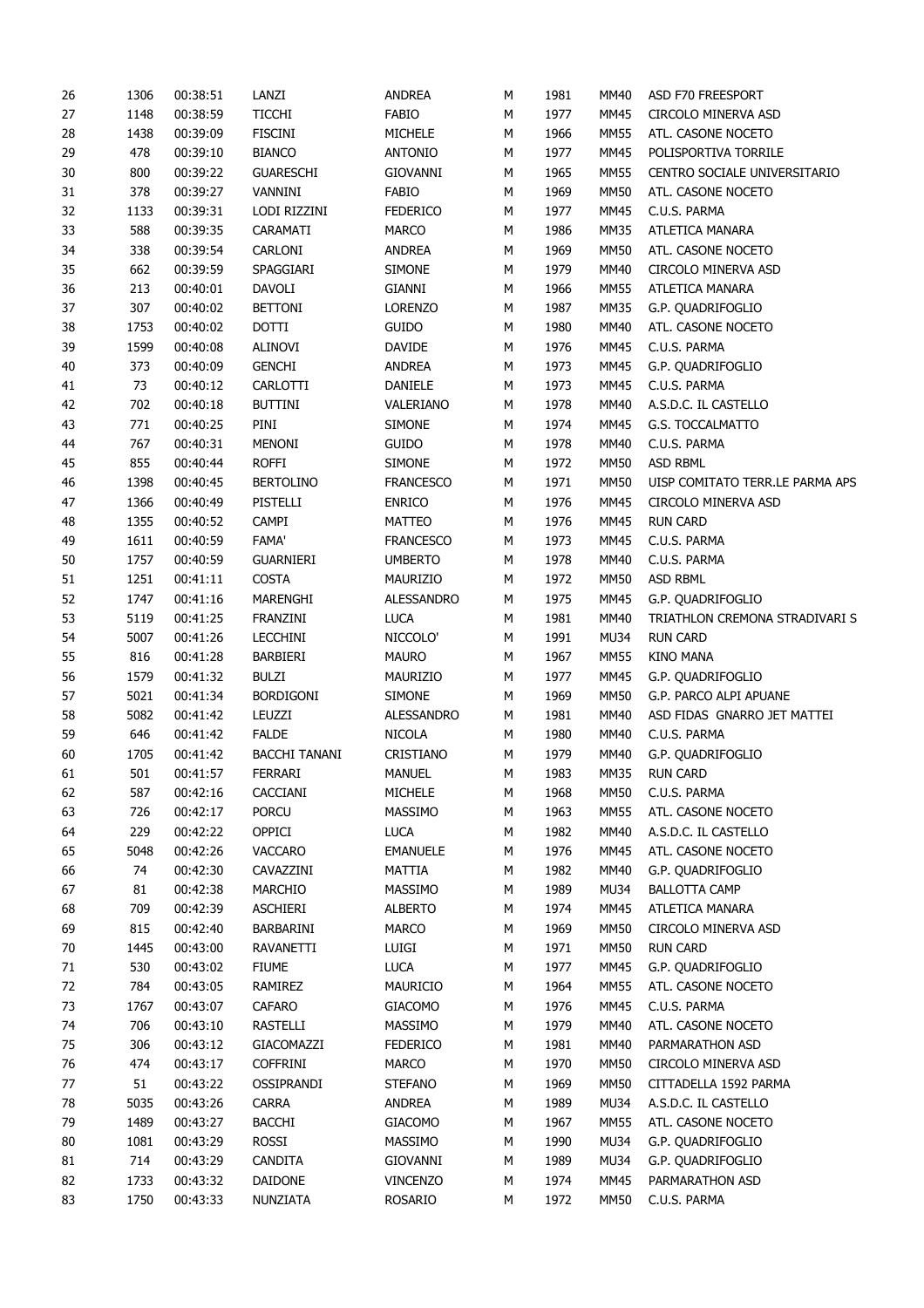| 84         | 1794 | 00:43:34 | MANGIAVACCA      | <b>MICHELE</b>    | М | 1966 | <b>MM55</b> | ATL. CASONE NOCETO              |
|------------|------|----------|------------------|-------------------|---|------|-------------|---------------------------------|
| 85         | 1302 | 00:43:36 | FRATI            | DAVIDE            | М | 1981 | MM40        | A.S.D.C. IL CASTELLO            |
| 86         | 135  | 00:43:39 | REGGIANI         | MICHELE           | М | 1952 | <b>MM70</b> | ATL. CASONE NOCETO              |
| 87         | 1218 | 00:43:42 | <b>SLANZI</b>    | MIRCO             | М | 1975 | MM45        | ATL. CASONE NOCETO              |
| 88         | 297  | 00:43:44 | TALIGNANI        | PAOLO             | M | 1977 | MM45        | C.U.S. PARMA                    |
| 89         | 490  | 00:43:47 | NAUMMI           | MASSIMILIANO      | М | 1971 | <b>MM50</b> | A.S.D.C. IL CASTELLO            |
| $90\,$     | 5005 | 00:43:48 | MARTEMUCCI       | NATALINO          | М | 1966 | <b>MM55</b> | <b>RUN CARD</b>                 |
| 91         | 284  | 00:43:57 | VALENTI          | PAOLO             | М | 1966 | <b>MM55</b> | ATL. CASONE NOCETO              |
| 92         | 1536 | 00:44:01 | <b>CODILUPI</b>  | <b>RICCARDO</b>   | М | 1989 | <b>MU34</b> | G.S. TOCCALMATTO                |
| 93         | 379  | 00:44:05 | EL MADIOUNI      | ABDELLAH          | М | 1960 | <b>MM60</b> | ATL. CASONE NOCETO              |
| 94         | 453  | 00:44:05 | <b>BORELLA</b>   | <b>MATTEO</b>     | М | 1990 | MU34        | G.P. QUADRIFOGLIO               |
| 95         | 850  | 00:44:07 | <b>SILVA</b>     | <b>GIULIANO</b>   | М | 1962 | MM60        | CIRCOLO MINERVA ASD             |
| 96         | 1001 | 00:44:09 | <b>BERTANI</b>   | <b>MANUEL</b>     | М | 1987 | <b>MM35</b> | PARMARATHON ASD                 |
| 97         | 1783 | 00:44:11 | CORALLO          | LUIGI             | М | 1981 | <b>MM40</b> | ASD RBML                        |
|            |      |          |                  |                   |   |      |             |                                 |
| 98         | 519  | 00:44:19 | <b>BARUFFA</b>   | <b>VITTORIO</b>   | М | 1962 | MM60        | G.S. TOCCALMATTO                |
| 99         | 5087 | 00:44:32 | <b>COVERI</b>    | <b>GIACOMO</b>    | М | 1985 | <b>MM35</b> | Circolo Minerva Asd             |
| 100        | 5125 | 00:44:33 | MARIONCINI       | <b>DIEGO</b>      | М | 1980 | <b>MM40</b> | <b>RUN CARD</b>                 |
| 101        | 227  | 00:44:35 | <b>CHIERICI</b>  | PAOLO             | М | 1960 | <b>MM60</b> | UISP COMITATO TERR.LE PARMA APS |
| 102        | 5126 | 00:44:37 | <b>BONINI</b>    | <b>GIANLUCA</b>   | М | 1960 | <b>MM60</b> | <b>RUN CARD</b>                 |
| 103        | 1056 | 00:44:44 | FERRARONI        | <b>FABIO</b>      | М | 1976 | MM45        | ATLETICA MANARA                 |
| 104        | 621  | 00:44:46 | MARMIROLI        | <b>ETTORE</b>     | М | 1948 | <b>MM70</b> | TRICOLORE SPORT MARATHON ASD    |
| 105        | 5113 | 00:44:52 | SGARBI           | <b>ALBERTO</b>    | М | 1966 | <b>MM55</b> | ROBOROWSKY RUNNING TEAM         |
| 106        | 557  | 00:44:54 | PINI             | <b>RODOLFO</b>    | М | 1977 | MM45        | ATL. CASONE NOCETO              |
| 107        | 822  | 00:44:56 | <b>CERESINI</b>  | <b>ROCCO</b>      | М | 1970 | <b>MM50</b> | G.P. QUADRIFOGLIO               |
| 108        | 1062 | 00:45:01 | <b>GALLONI</b>   | <b>GIAN MARIO</b> | М | 1967 | <b>MM55</b> | CITTADELLA 1592 PARMA           |
| 109        | 5162 | 00:45:10 | MALVISI          | <b>LEANO</b>      | М | 1980 | <b>MM40</b> | <b>RUN CARD</b>                 |
| 110        | 1358 | 00:45:14 | MAZZA            | MAURIZIO          | М | 1972 | <b>MM50</b> | ASD F70 FREESPORT               |
| 111        | 852  | 00:45:15 | MASELLI          | ALESSANDRO        | М | 1964 | <b>MM55</b> | PARMARATHON ASD                 |
| 112        | 1067 | 00:45:18 | <b>MANCINO</b>   | PIERLUIGI         | М | 1982 | MM40        | PARMARATHON ASD                 |
| 113        | 1451 | 00:45:20 | DI BLASI         | <b>ANDREA</b>     | М | 1979 | MM40        | PARMARATHON ASD                 |
| 114        | 5030 | 00:45:22 | <b>BIONDI</b>    | <b>SAMUEL</b>     | М | 1972 | <b>MM50</b> | ATL. CASONE NOCETO              |
| 115        | 1268 | 00:45:28 | GIOVANELLI       | MAURIZIO          | М | 1967 | <b>MM55</b> | ATLETICA MANARA                 |
| 116        | 533  | 00:45:47 | D'ALO'           | <b>ALESSANDRO</b> | М | 1989 | MU34        | ASD RBML                        |
| 117        | 893  | 00:45:47 | <b>BERTOLINI</b> | <b>SIMONE</b>     | М | 1977 | MM45        | CENTRO SOCIALE UNIVERSITARIO    |
| 118        | 995  | 00:45:53 | <b>BORDI</b>     | <b>MARCO</b>      | М | 1977 | MM45        | <b>RUN CARD</b>                 |
| 119        | 445  | 00:46:00 | AZZOLINI         | <b>SIMONE</b>     | M | 1972 | <b>MM50</b> | ATL. CASONE NOCETO              |
| 120        | 881  | 00:46:03 | <b>SANTO</b>     | <b>BALDASSARE</b> | М | 1987 | <b>MM35</b> | PARMARATHON ASD                 |
| 121        | 5164 | 00:46:07 | VALLI            | NADIR             | М | 1953 | MM65        | G.P. ARCI GOODWIN               |
| 122        | 456  | 00:46:11 | <b>CHIESA</b>    | <b>MAURO</b>      | М | 1961 | <b>MM60</b> | CIRCOLO MINERVA ASD             |
| 123        | 1613 | 00:46:14 | <b>BENADUSI</b>  | CRISTIANO         | М | 1972 | <b>MM50</b> | PARMARATHON ASD                 |
| 124        | 747  | 00:46:16 | ZIVERI           | <b>EDOARDO</b>    | М | 1975 | MM45        | ATL. CASONE NOCETO              |
| 125        | 722  | 00:46:16 | VASSENA          | <b>MARCO</b>      | М | 1965 | <b>MM55</b> | G.S. TOCCALMATTO                |
|            | 61   | 00:46:18 | MAZZERA          | <b>FILIPPO</b>    |   | 1975 | MM45        | C.U.S. PARMA                    |
| 126<br>127 | 5161 |          | AGRIANIDIS       | <b>NICOLAS</b>    | М | 1969 | <b>MM50</b> | <b>RUN CARD</b>                 |
|            |      | 00:46:19 |                  |                   | М |      |             |                                 |
| 128        | 5001 | 00:46:19 | ALBIERI          | MASSIMO           | М | 1982 | <b>MM40</b> | <b>RUN CARD</b>                 |
| 129        | 1198 | 00:46:21 | MARRA            | <b>STEFANO</b>    | М | 1985 | <b>MM35</b> | PARMARATHON ASD                 |
| 130        | 403  | 00:46:22 | PIOVANI          | <b>STEFANO</b>    | М | 1972 | <b>MM50</b> | ATL. CASONE NOCETO              |
| 131        | 68   | 00:46:38 | BALDINI          | PAOLO             | М | 1956 | MM65        | CIRCOLO MINERVA ASD             |
| 132        | 529  | 00:46:43 | <b>BERTUCCI</b>  | PIER LUIGI        | М | 1957 | MM65        | ATL. CASONE NOCETO              |
| 133        | 5099 | 00:46:45 | CATELLI          | <b>LORENZO</b>    | М | 1975 | MM45        | CORSARO A.S.D.                  |
| 134        | 424  | 00:46:47 | <b>MONTAGNA</b>  | <b>LUCA</b>       | М | 1964 | <b>MM55</b> | C.U.S. PARMA                    |
| 135        | 1023 | 00:46:53 | PERI             | <b>ROBERTO</b>    | М | 1964 | <b>MM55</b> | ASD F70 FREESPORT               |
| 136        | 1450 | 00:46:57 | <b>CONTI</b>     | <b>LUCA</b>       | М | 1975 | MM45        | PARMARATHON ASD                 |
| 137        | 1051 | 00:47:00 | COLOMBI          | PAOLO             | М | 1969 | <b>MM50</b> | ATL. CASONE NOCETO              |
| 138        | 112  | 00:47:09 | <b>BELLETTI</b>  | ANDREA            | М | 1967 | <b>MM55</b> | ATL. CASONE NOCETO              |
| 139        | 281  | 00:47:14 | CANDIANI         | <b>STEFANO</b>    | М | 1971 | <b>MM50</b> | A.S.D.C. IL CASTELLO            |
| 140        | 1491 | 00:47:24 | PICCIOLO         | MAURIZIO          | М | 1961 | MM60        | UISP COMITATO TERR.LE PARMA APS |
| 141        | 5019 | 00:47:25 | <b>DINALE</b>    | <b>FRANCESCO</b>  | М | 1973 | MM45        | C.U.S. PARMA                    |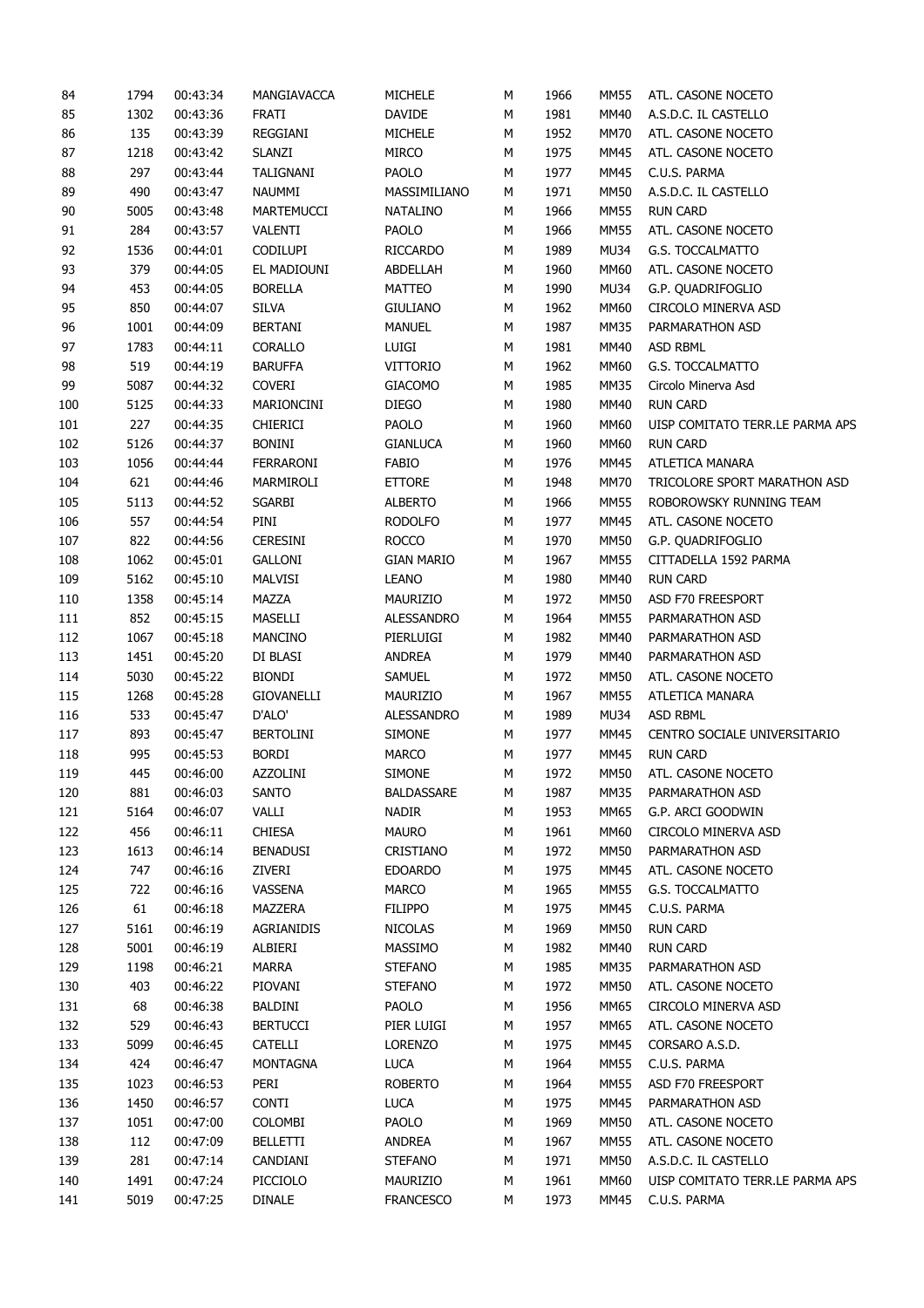| 142 | 678  | 00:47:28 | <b>BERTOLOTTI</b>  | <b>LORENZO</b>     | М      | 1980 | MM40        | PARMARATHON ASD                 |
|-----|------|----------|--------------------|--------------------|--------|------|-------------|---------------------------------|
| 143 | 15   | 00:47:44 | <b>BUCCI</b>       | MATTEO             | М      | 1976 | MM45        | CIRCOLO MINERVA ASD             |
| 144 | 739  | 00:47:44 | PESCHIERA          | PAOLO              | М      | 1970 | <b>MM50</b> | PARMARATHON ASD                 |
| 145 | 388  | 00:47:44 | CAMATTINI          | ALESSANDRO         | М      | 1975 | MM45        | CITTADELLA 1592 PARMA           |
| 146 | 140  | 00:47:44 | <b>CURATI</b>      | <b>SIMONE</b>      | М      | 1964 | <b>MM55</b> | PARMARATHON ASD                 |
| 147 | 122  | 00:47:44 | <b>BOZZINI</b>     | <b>LUCA</b>        | М      | 1966 | <b>MM55</b> | PARMARATHON ASD                 |
| 148 | 382  | 00:47:44 | CARRAGLIA          | <b>LUCA</b>        | М      | 1973 | <b>MM45</b> | PARMARATHON ASD                 |
| 149 | 298  | 00:47:45 | PESCI              | ANDREA             | М      | 1978 | MM40        | ATLETICA MANARA                 |
| 150 | 346  | 00:47:46 | <b>GORRERI</b>     | MICHELE            | М      | 1977 | <b>MM45</b> | CIRCOLO MINERVA ASD             |
| 151 | 524  | 00:47:55 | <b>FRANCAVILLA</b> | <b>VITO</b>        | М      | 1972 | <b>MM50</b> | C.U.S. PARMA                    |
| 152 | 512  | 00:47:59 | <b>COLONNA</b>     | <b>GIUSEPPE</b>    | М      | 1965 | <b>MM55</b> | PARMARATHON ASD                 |
| 153 | 1192 | 00:48:01 | MEDICI             | <b>LUCA</b>        | М      | 1988 | MU34        | ATLETICA CRAL BARILLA           |
| 154 | 541  | 00:48:02 | <b>DELPOGETTO</b>  | <b>ROBERTO</b>     | М      | 1966 | <b>MM55</b> | CRAL BORMIOLI LUIGI             |
| 155 | 5100 | 00:48:02 | ANASTASI           | <b>PAOLO</b>       | М      | 1973 | <b>MM45</b> | <b>RUN CARD</b>                 |
| 156 | 162  | 00:48:06 | SAGLIA             | GIOVANNI           | М      | 1963 | <b>MM55</b> | ATL. CASONE NOCETO              |
| 157 | 253  | 00:48:06 | <b>TROIANO</b>     | <b>STEFANO</b>     | М      | 1963 | <b>MM55</b> | CRAL BORMIOLI LUIGI             |
| 158 | 243  | 00:48:08 | <b>FONTECHIARI</b> | <b>GIANLUCA</b>    | М      | 1971 | <b>MM50</b> | G.S. TOCCALMATTO                |
| 159 | 19   | 00:48:16 | ZANLARI            | <b>MARCO</b>       | М      | 1959 | MM60        | C.U.S. PARMA                    |
| 160 | 348  | 00:48:25 | PALMINI            | <b>STEFANO</b>     | М      | 1962 | <b>MM60</b> | G.S. DILETTANTISTICO ITALPOSE   |
| 161 | 933  | 00:48:32 | ABELLI             | <b>GIAN FRANCO</b> | М      | 1972 | <b>MM50</b> | C.U.S. PARMA                    |
| 162 | 1792 | 00:48:44 | <b>MUSSI</b>       | DAVIDE             | М      | 1977 | MM45        | ATLETICA MANARA                 |
| 163 | 291  | 00:48:54 | LIDA TANZI         | LUIGI              | М      | 1965 | <b>MM55</b> | ATLETICA MANARA                 |
| 164 | 685  | 00:49:03 | <b>FALBO</b>       | <b>GIULIANO</b>    | М      | 1977 | MM45        | PARMARATHON ASD                 |
| 165 | 1167 | 00:49:09 | SALVIATI           | <b>ANTONIO</b>     | М      | 1957 | MM65        | C.U.S. PARMA                    |
| 166 | 1707 | 00:49:16 | <b>SERRA</b>       | <b>GIAN MATTEO</b> | М      | 1970 | <b>MM50</b> | PARMARATHON ASD                 |
| 167 | 5146 | 00:49:20 | ROSSI              | <b>WALTER</b>      | М      | 1980 | MM40        | <b>RUN CARD</b>                 |
| 168 | 1074 | 00:49:21 | LANZAFAME          | PIERANDREA         | М      | 1972 | <b>MM50</b> | PARMARATHON ASD                 |
| 169 | 1040 | 00:49:25 | <b>GRASSI</b>      | <b>IVO</b>         | М      | 1954 | MM65        | <b>KINO MANA</b>                |
| 170 | 5    | 00:49:36 | FABBRI             | <b>ANDREA</b>      | М      | 1948 | <b>MM70</b> | C.U.S. PARMA                    |
| 171 | 1813 | 00:49:37 | REGGIANI           | <b>MORGAN</b>      | М      | 1975 | <b>MM45</b> | PARMARATHON ASD                 |
| 172 | 181  | 00:49:50 | <b>BUSSONI</b>     | <b>IVANO</b>       | М      | 1961 | MM60        | PARMARATHON ASD                 |
| 173 | 889  | 00:50:04 | PAPALINI           | PIERO              | М      | 1969 | <b>MM50</b> | ASD F70 FREESPORT               |
| 174 | 190  | 00:50:05 | <b>CHIASTRA</b>    | <b>MARCO</b>       |        | 1965 | <b>MM55</b> | ATLETICA CRAL BARILLA           |
| 175 | 821  | 00:50:23 | <b>FURIA</b>       | CORRADO            | М<br>М | 1962 | MM60        | ASD RBML                        |
|     |      |          |                    |                    |        |      |             |                                 |
| 176 | 491  | 00:50:27 | SANSONE            | MARCELLO           | М      | 1972 | <b>MM50</b> | ATL. CASONE NOCETO              |
| 177 | 315  | 00:50:28 | FAGGIOLI           | <b>LORENZO</b>     | М      | 1980 | MM40        | <b>ASD RBML</b>                 |
| 178 | 634  | 00:50:34 | DE FAYETTE         | JOHN FREDRIC       | М      | 1963 | <b>MM55</b> | ATLETICA MANARA                 |
| 179 | 5027 | 00:50:48 | CARSENZUOLA        | <b>MATTEO</b>      | М      | 1979 | MM40        | PARMARATHON ASD                 |
| 180 | 603  | 00:50:57 | PIROLI             | GIANMARIA          | М      | 1972 | MM50        | A.S.D.C. IL CASTELLO            |
| 181 | 333  | 00:51:01 | <b>SCHIANCHI</b>   | PIETRO             | М      | 1970 | MM50        | CENTRO SOCIALE UNIVERSITARIO    |
| 182 | 1776 | 00:51:02 | <b>FUSCO</b>       | <b>ELVIRO</b>      | М      | 1971 | <b>MM50</b> | CENTRO SOCIALE UNIVERSITARIO    |
| 183 | 1424 | 00:51:10 | VANNINI            | LUIGI              | М      | 1944 | MO75        | ATL. CASONE NOCETO              |
| 184 | 381  | 00:51:25 | BRUNAZZI CELASCHI  | NICOLA             | М      | 1973 | MM45        | UISP COMITATO TERR.LE PARMA APS |
| 185 | 1779 | 00:51:26 | CAU                | <b>GIANPIERO</b>   | М      | 1968 | <b>MM50</b> | POLISPORTIVA TORRILE            |
| 186 | 167  | 00:51:33 | <b>GHIRETTI</b>    | DAVIDE             | М      | 1976 | <b>MM45</b> | C.U.S. PARMA                    |
| 187 | 1731 | 00:51:38 | <b>DALLATURCA</b>  | <b>DIEGO</b>       | М      | 1970 | <b>MM50</b> | <b>RUN CARD</b>                 |
| 188 | 523  | 00:52:13 | MATTIOLI           | <b>FABRIZIO</b>    | М      | 1969 | <b>MM50</b> | CIRCOLO MINERVA ASD             |
| 189 | 840  | 00:52:22 | <b>BERTOZZI</b>    | <b>GIUSEPPE</b>    | М      | 1960 | MM60        | G.P. QUADRIFOGLIO               |
| 190 | 314  | 00:52:36 | <b>TEGONI</b>      | <b>FABRIZIO</b>    | М      | 1968 | MM50        | PARMARATHON ASD                 |
| 191 | 296  | 00:52:38 | MONTANARI          | <b>LUCA</b>        | М      | 1969 | <b>MM50</b> | ATLETICA MANARA                 |
| 192 | 1806 | 00:52:42 | PIETRANTONIO       | <b>ROBERTO</b>     | М      | 1952 | <b>MM70</b> | G.P. QUADRIFOGLIO               |
| 193 | 5153 | 00:52:48 | <b>ARMANNO</b>     | ALESSANDRO         | М      | 1986 | <b>MM35</b> | <b>RUN CARD</b>                 |
| 194 | 1812 | 00:52:51 | <b>MAROTTA</b>     | <b>ROBERTO</b>     | М      | 1974 | <b>MM45</b> | ATL. CASONE NOCETO              |
| 195 | 5158 | 00:52:59 | MASSINI            | <b>FRANCESCO</b>   | М      | 1967 | <b>MM55</b> | A.S.D. BIPEDI                   |
| 196 | 254  | 00:53:05 | <b>FAVA</b>        | LUCIANO            | М      | 1966 | <b>MM55</b> | POLISPORTIVA TORRILE            |
| 197 | 682  | 00:53:24 | <b>DOTTORELLO</b>  | <b>VINCENZO</b>    | М      | 1947 | MO75        | C.U.S. PARMA                    |
| 198 | 221  | 00:54:15 | CREMONA            | <b>SERGIO</b>      | М      | 1976 | MM45        | ATL. CASONE NOCETO              |
| 199 | 1522 | 00:54:28 | <b>CORRECT</b>     | <b>STEFANO</b>     | М      | 1973 | MM45        | ASD RBML                        |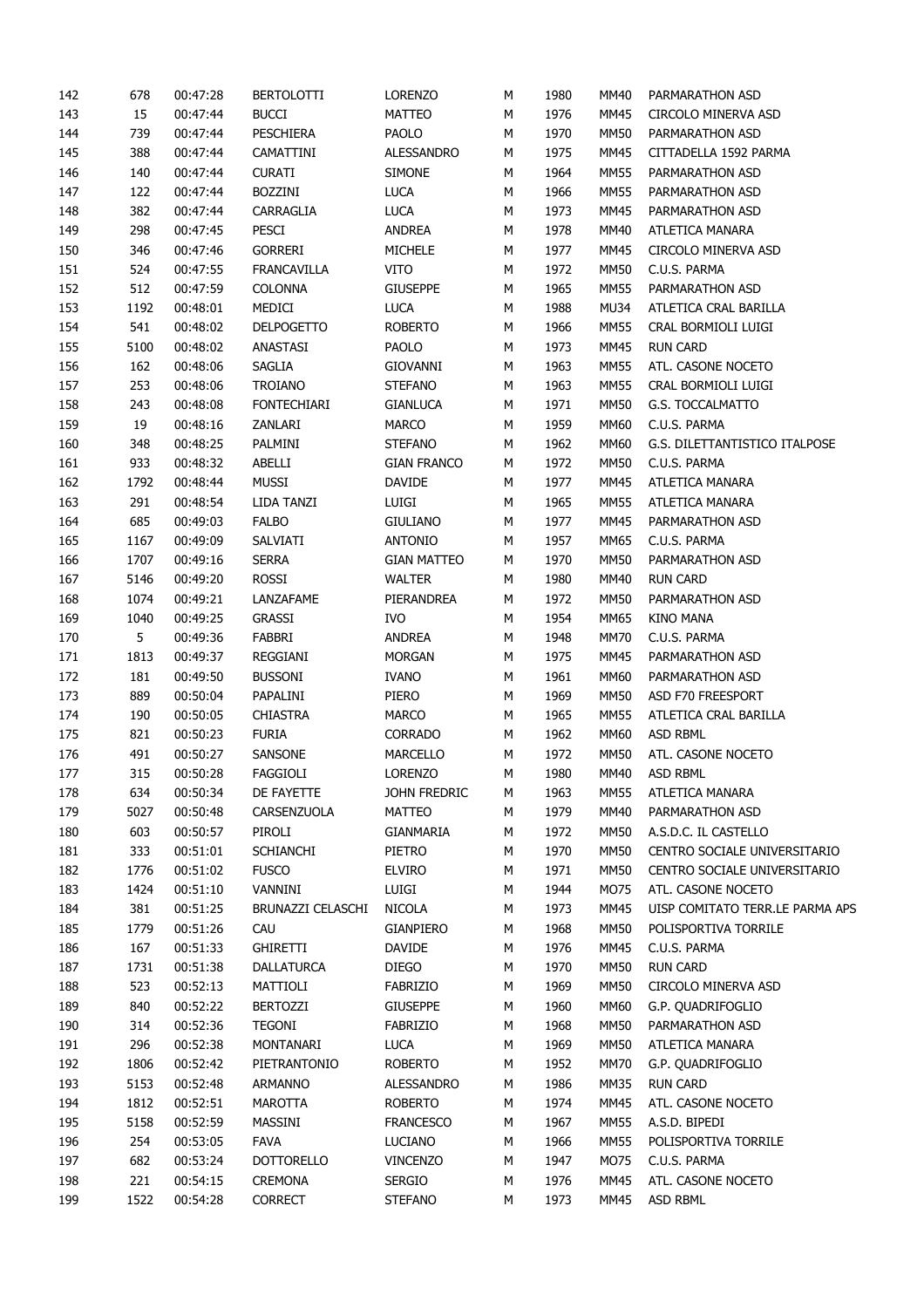| 200 | 144  | 00:54:45 | MAFFEZZOLI       | MASSIMILIANO      | М | 1970 | MM50 | ATL. CASONE NOCETO           |
|-----|------|----------|------------------|-------------------|---|------|------|------------------------------|
| 201 | 981  | 00:55:24 | <b>SALATI</b>    | <b>DANIELE</b>    | М | 1964 | MM55 | CIRCOLO MINERVA ASD          |
| 202 | 53   | 00:55:39 | <b>RUFFOLO</b>   | <b>FRANCESCO</b>  | м | 1966 | MM55 | CENTRO SOCIALE UNIVERSITARIO |
| 203 | 1009 | 00:55:43 | BIA              | <b>ENRICO</b>     | М | 1965 | MM55 | ATLETICA MANARA              |
| 204 | 5169 | 00:56:12 | <b>SOLIANI</b>   | <b>LUCA</b>       | M | 1975 | MM45 | ASD RIVAROLO DEL RE          |
| 205 | 1187 | 00:56:18 | <b>FERA</b>      | <b>CLAUDIO</b>    | М | 1975 | MM45 | POLISPORTIVA TORRILE         |
| 206 | 5122 | 00:56:18 | <b>BANZOLA</b>   | <b>STEFANO</b>    | м | 1965 | MM55 | POLISPORTIVA TORRILE         |
| 207 | 1231 | 00:56:20 | <b>BURLA</b>     | ANGELO            | M | 1946 | MO75 | ATL. CASONE NOCETO           |
| 208 | 979  | 00:57:25 | <b>RONCHINI</b>  | <b>ALESSANDRO</b> | м | 1979 | MM40 | <b>ASD RBML</b>              |
| 209 | 550  | 00:57:29 | <b>UGOLINI</b>   | <b>FERRUCCIO</b>  | м | 1957 | MM65 | ATL. CASONE NOCETO           |
| 210 | 5150 | 00:57:36 | PICELLO          | <b>DANIELE</b>    | M | 1979 | MM40 | ATL. CASONE NOCETO           |
| 211 | 212  | 00:58:20 | MORI             | LUIGI             | M | 1952 | MM70 | ATL. CASONE NOCETO           |
| 212 | 1810 | 00:58:57 | PAGLIARI         | <b>ROBERTO</b>    | м | 1961 | MM60 | ATLETICA CRAL BARILLA        |
| 213 | 1082 | 00:59:28 | <b>CECCHETTO</b> | <b>GIAN CARLO</b> | М | 1957 | MM65 | PARMARATHON ASD              |
| 214 | 1039 | 01:01:12 | CASTALDELLO      | <b>EMANUELE</b>   | м | 1962 | MM60 | CIRCOLO MINERVA ASD          |
| 215 | 1142 | 01:02:21 | ZANELLATI        | TIZIANO           | M | 1969 | MM50 | POLISPORTIVA TORRILE         |
| 216 | 645  | 01:07:01 | <b>FRANCIOSI</b> | <b>VITTORIO</b>   | М | 1959 | MM60 | CIRCOLO MINERVA ASD          |
| 217 | 150  | 01:16:11 | PIAZZA           | <b>ETTORE</b>     | M | 1946 | MO75 | C.U.S. PARMA                 |
|     |      |          |                  |                   |   |      |      |                              |

## **CLASSIFICA FEMMINILE**

| Pos                     | Pett | <b>Tempo</b> | Cognome            | <b>Nome</b>      |             | Sex Anno | Cat         | Società                        |
|-------------------------|------|--------------|--------------------|------------------|-------------|----------|-------------|--------------------------------|
| $\mathbf{1}$            | 5083 | 00:36:31     | <b>VENTURELLI</b>  | <b>GLORIA</b>    | F           | 1979     | <b>FM40</b> | ATLETICA MDS PANARIAGROUP ASD  |
| $\overline{2}$          | 691  | 00:37:08     | PIERLI             | <b>FIORENZA</b>  | F           | 1980     | <b>FM40</b> | CALCESTRUZZI CORRADINI EXCELS. |
| 3                       | 1417 | 00:37:50     | ALFIERI            | <b>ROSA</b>      | F           | 1970     | <b>FM50</b> | CIRCOLO MINERVA ASD            |
| $\overline{\mathbf{4}}$ | 495  | 00:37:59     | MARTINELLI         | SARAH            | F           | 1981     | <b>FM40</b> | ATL. CASONE NOCETO             |
| 5                       | 1577 | 00:39:11     | VIOLI              | VALENTINA        | F           | 1989     | <b>FU34</b> | ATL. CASONE NOCETO             |
| 6                       | 5104 | 00:39:56     | <b>BERTUCCELLI</b> | <b>LUCIANA</b>   | F           | 1972     | <b>FM50</b> | ATL. CASONE NOCETO             |
| 7                       | 829  | 00:40:19     | <b>TAMBINI</b>     | <b>ALICE</b>     | F           | 1993     | <b>FU34</b> | CIRCOLO MINERVA ASD            |
| 8                       | 1637 | 00:40:56     | <b>KOVALEVA</b>    | EVGENIYA         | F           | 1982     | <b>FM40</b> | ATL. CASONE NOCETO             |
| 9                       | 5141 | 00:41:24     | RAVELLI            | <b>FRANCESCA</b> | F           | 1979     | <b>FM40</b> | ATL. CASONE NOCETO             |
| 10                      | 1419 | 00:41:54     | <b>BALESTRA</b>    | VALERIA          | F           | 1981     | <b>FM40</b> | CIRCOLO MINERVA ASD            |
| $11\,$                  | 5058 | 00:42:10     | <b>ROMANELLI</b>   | <b>BIANCA</b>    | F           | 1999     | <b>FU34</b> | C.U.S. PARMA                   |
| 12                      | 1120 | 00:42:30     | CRISTALDI          | SILVANA          | F           | 1983     | <b>FM35</b> | ATL. CASONE NOCETO             |
| 13                      | 1532 | 00:42:33     | LESIGNOLI          | <b>FRANCESCA</b> | F           | 1976     | <b>FM45</b> | C.U.S. PARMA                   |
| 14                      | 1107 | 00:42:47     | MASSINI            | <b>BARBARA</b>   | F           | 1988     | <b>FU34</b> | G.P. QUADRIFOGLIO              |
| 15                      | 608  | 00:43:46     | <b>REBECCHI</b>    | LAURA            | F           | 1968     | <b>FM50</b> | ATL. CASONE NOCETO             |
| 16                      | 5138 | 00:43:49     | <b>BROUCILOVA</b>  | <b>PETRA</b>     | F           | 1978     | <b>FM40</b> | <b>RUN CARD</b>                |
| $17\,$                  | 271  | 00:44:10     | VALENTINI          | MATILDE          | $\mathsf F$ | 1994     | <b>FU34</b> | PARMARATHON ASD                |
| $18\,$                  | 5051 | 00:44:33     | CAIAFA             | <b>ROSA</b>      | F           | 1976     | <b>FM45</b> | ATLETICA CRAL BARILLA          |
| 19                      | 5068 | 00:44:39     | <b>MALVOLTI</b>    | <b>ELENA</b>     | $\mathsf F$ | 1979     | <b>FM40</b> | ASD SPORTINSIEME CASTELLARANO  |
| 20                      | 696  | 00:44:44     | <b>CAPORETTO</b>   | PAOLA            | F           | 1972     | <b>FM50</b> | ATLETICA MANARA                |
| $21\,$                  | 116  | 00:45:21     | MAESTRI            | <b>ROBERTA</b>   | F           | 1965     | <b>FM55</b> | CIRCOLO MINERVA ASD            |
| 22                      | 745  | 00:45:23     | PAGANI             | ILENIA           | $\mathsf F$ | 1976     | <b>FM45</b> | PARMARATHON ASD                |
| 23                      | 433  | 00:45:33     | FAGANDINI          | <b>MARA</b>      | F           | 1962     | <b>FM60</b> | CIRCOLO MINERVA ASD            |
| 24                      | 102  | 00:45:40     | <b>BIONDOLILLO</b> | CRISTINA         | F           | 1982     | <b>FM40</b> | G.P. QUADRIFOGLIO              |
| 25                      | 1336 | 00:45:56     | <b>BERNARDI</b>    | ERIKA            | F           | 1981     | <b>FM40</b> | PARMARATHON ASD                |
| 26                      | 877  | 00:45:59     | <b>BERTONI</b>     | <b>FRANCESCA</b> | $\mathsf F$ | 1976     | <b>FM45</b> | PARMARATHON ASD                |
| 27                      | 628  | 00:46:06     | <b>FLAMMINI</b>    | <b>LISA</b>      | F           | 1975     | <b>FM45</b> | ATL. CASONE NOCETO             |
| 28                      | 841  | 00:46:41     | <b>BANZOLA</b>     | <b>MANUELA</b>   | F           | 1967     | <b>FM55</b> | G.P. QUADRIFOGLIO              |
| 29                      | 925  | 00:46:47     | <b>BURRONI</b>     | <b>BARBARA</b>   | F           | 1979     | <b>FM40</b> | ATL. CASONE NOCETO             |
| 30                      | 5095 | 00:47:19     | PIGONI             | <b>CARMEN</b>    | F           | 1963     | <b>FM55</b> | ATLETICA MDS PANARIAGROUP ASD  |
| 31                      | 843  | 00:47:31     | GILIOLI            | <b>SILVIA</b>    | F           | 1969     | <b>FM50</b> | CIRCOLO MINERVA ASD            |
| 32                      | 590  | 00:47:36     | <b>COMUZZO</b>     | LILIAN           | F           | 1990     | <b>FU34</b> | ATLETICA CRAL BARILLA          |
| 33                      | 482  | 00:47:47     | NICORICI           | <b>ELENA</b>     | F           | 1983     | <b>FM35</b> | ATL. CASONE NOCETO             |
| 34                      | 5167 | 00:48:02     | <b>MONTEVERDI</b>  | ILARIA           | F           | 1988     | <b>FU34</b> | ATLETICA CRAL BARILLA          |
| 35                      | 1662 | 00:48:05     | MAINARDI           | PAOLA            | F           | 1980     | <b>FM40</b> | PARMARATHON ASD                |
| 36                      | 380  | 00:48:21     | <b>FELISA</b>      | ALBERTA          | F           | 1976     | <b>FM45</b> | CITTADELLA 1592 PARMA          |
| 37                      | 5014 | 00:48:32     | <b>GHIDINI</b>     | <b>RAMONA</b>    | F           | 1975     | <b>FM45</b> | <b>RUN CARD</b>                |
|                         |      |              |                    |                  |             |          |             |                                |